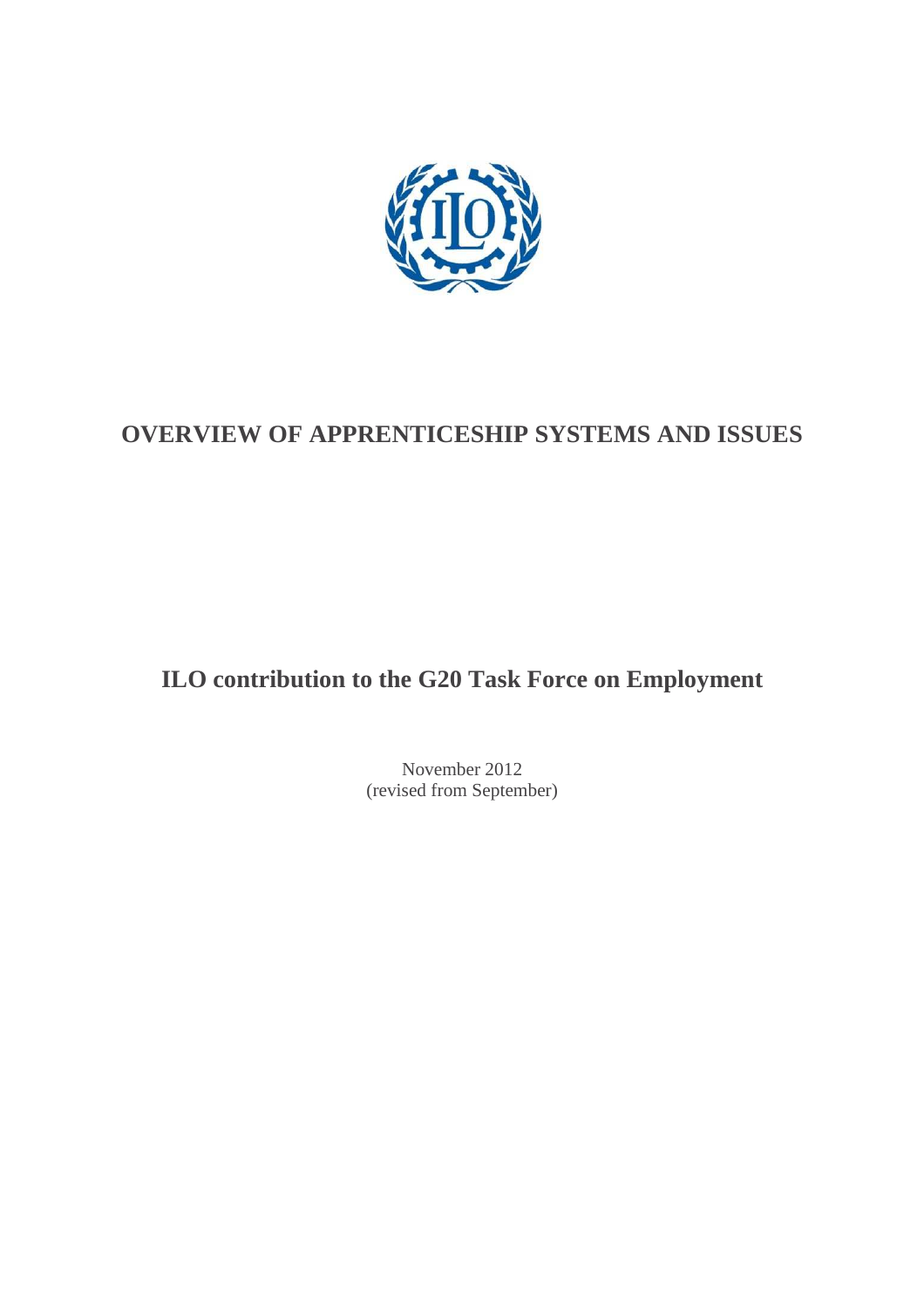Copyright © International Labour Organization 2012 First published 2012

Publications of the International Labour Office enjoy copyright under Protocol 2 of the Universal Copyright Convention. Nevertheless, short excerpts from them may be reproduced without authorization, on condition that the source is indicated. For rights of reproduction or translation, application should be made to ILO Publications (Rights and Permissions), International Labour Office, CH-1211 Geneva 22, Switzerland, or by email: pubdroit@ilo.org. The International Labour Office welcomes such applications.

Libraries, institutions and other users registered with reproduction rights organizations may make copies in accordance with the licences issued to them for this purpose. Visit www.ifrro.org to find the reproduction rights organization in your country.

Steedman, Hilary

Overview of apprenticeship systems and issues: ILO contribution to the G20 task force on employment / Hilary Steedman ; International Labour Office, Skills and Employability Department, Job Creation and Enterprise Development Department. - Geneva: ILO, 2014

9789221267416 (web pdf)

International Labour Office Skills and Employability Dept.; International Labour Office Job Creation and Enterprise Development Dept.

apprenticeship / training system / entry into working life / youth employment / employers role / trade union role / apprentissage / système de formation / insertion professionnelle / emploi des jeunes / rôle des employeurs / rôle du syndicat / aprendizaje / sistema de formación / inserción profesional / empleo de jóvenes / papel de los empleadores / papel del sindicato

06.09.2

ILO Cataloguing in Publication Data

The designations employed in ILO publications, which are in conformity with United Nations practice, and the presentation of material therein do not imply the expression of any opinion whatsoever on the part of the International Labour Office concerning the legal status of any country, area or territory or of its authorities, or concerning the delimitation of its frontiers.

The responsibility for opinions expressed in signed articles, studies and other contributions rests solely with their authors, and publication does not constitute an endorsement by the International Labour Office of the opinions expressed in them.

Reference to names of firms and commercial products and processes does not imply their endorsement by the International Labour Office, and any failure to mention a particular firm, commercial product or process is not a sign of disapproval.

ILO publications and electronic products can be obtained through major booksellers or ILO local offices in many countries, or direct from ILO Publications, International Labour Office, CH-1211 Geneva 22, Switzerland. Catalogues or lists of new publications are available free of charge from the above address, or by email: pubvente@ilo.org

Visit our web site: www.ilo.org/publns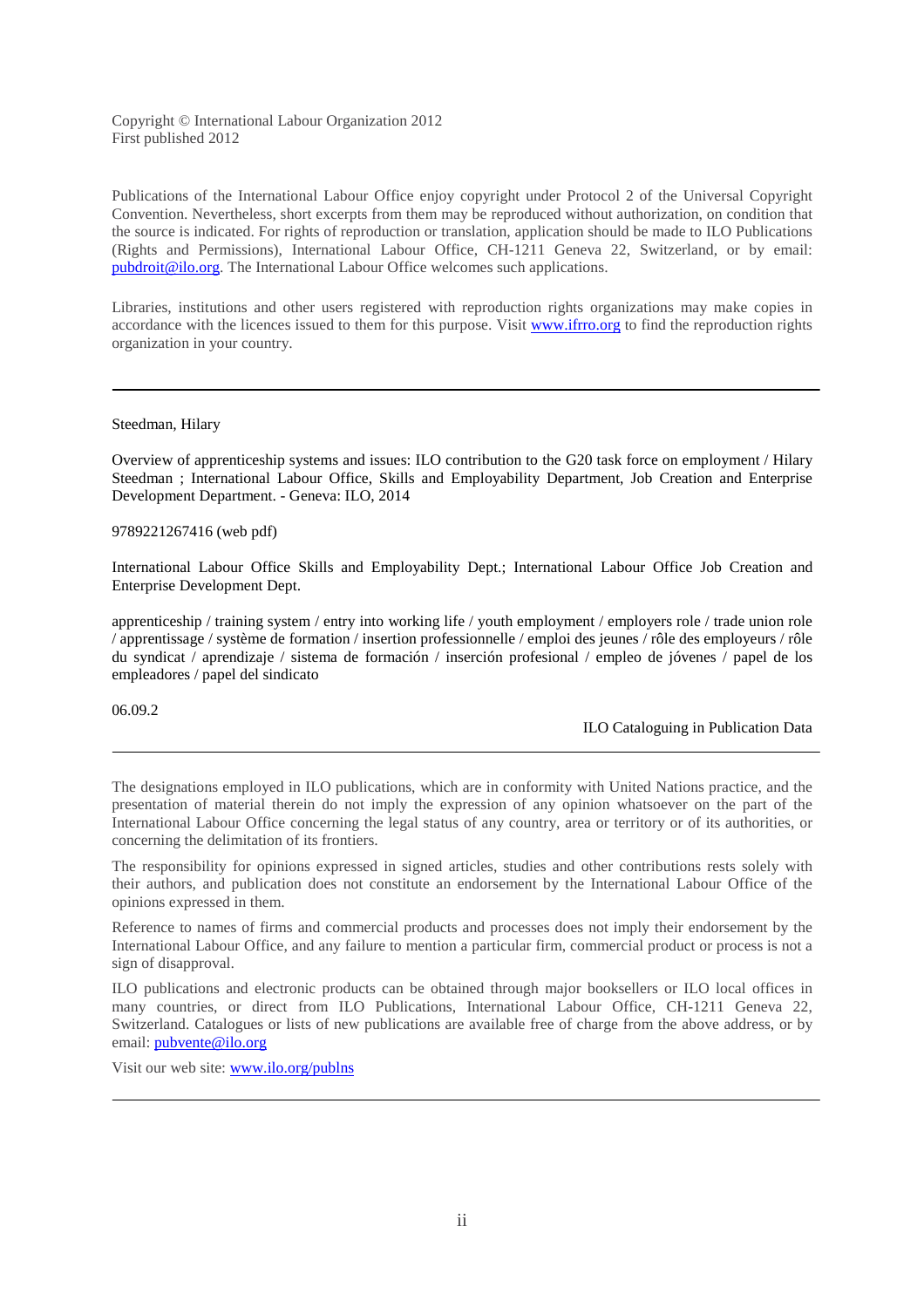### **Foreword**

Quality apprenticeships based on robust social dialogue and public-private partnerships help young people overcome the work-inexperience trap that blocks their transition from education to employment.

The ILO has identified key success factors around which quality apprenticeship programmes bridge training to productive and decent work:

Sector-based approaches sustain public-private partnerships and assure the quality of apprenticeship training and the quality of apprentices' employment;

Incorporating entrepreneurship with technical training inspires young people interested in starting their own business someday to choose apprenticeships and raises the social status of vocational training;

Employment services expand young peoples' awareness of apprenticeships and the kinds of jobs they can lead to; work with smaller enterprises to increase apprenticeship placements; and avoid gender stereotyping so that apprenticeships broaden career choices for young women and men;

Combining training with earnings, access to social protection and respect for labour rights, apprenticeships open a first job for young people that can lead to career-long productive employment; and

Combining classroom and workplace training enables employers to match training to their needs.

Better and more broadly available apprenticeships, and other training opportunities, can reduce youth unemployment and poverty when combined with national efforts to spur job growth. This paper provides an overview of current apprenticeship programmes and practices in a limited number of countries. The evidence and lessons drawn from their experience provide both motivation and practical recommendations for making apprenticeship a more attractive and a more efficient pathway to productive and decent jobs for more young people.

> Christine Evans-Klock Director, Skills and Employability Department ILO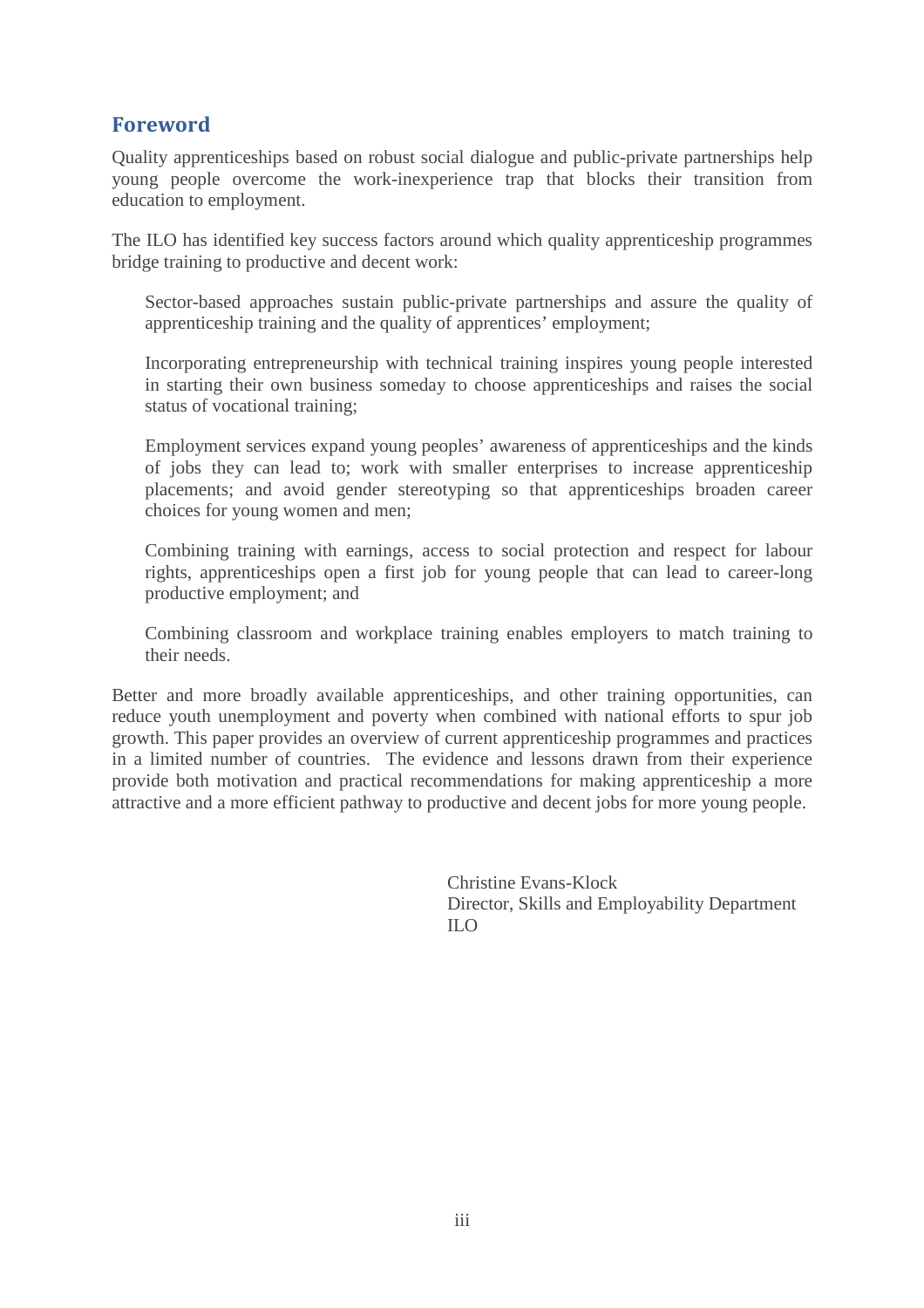# **Table of Contents**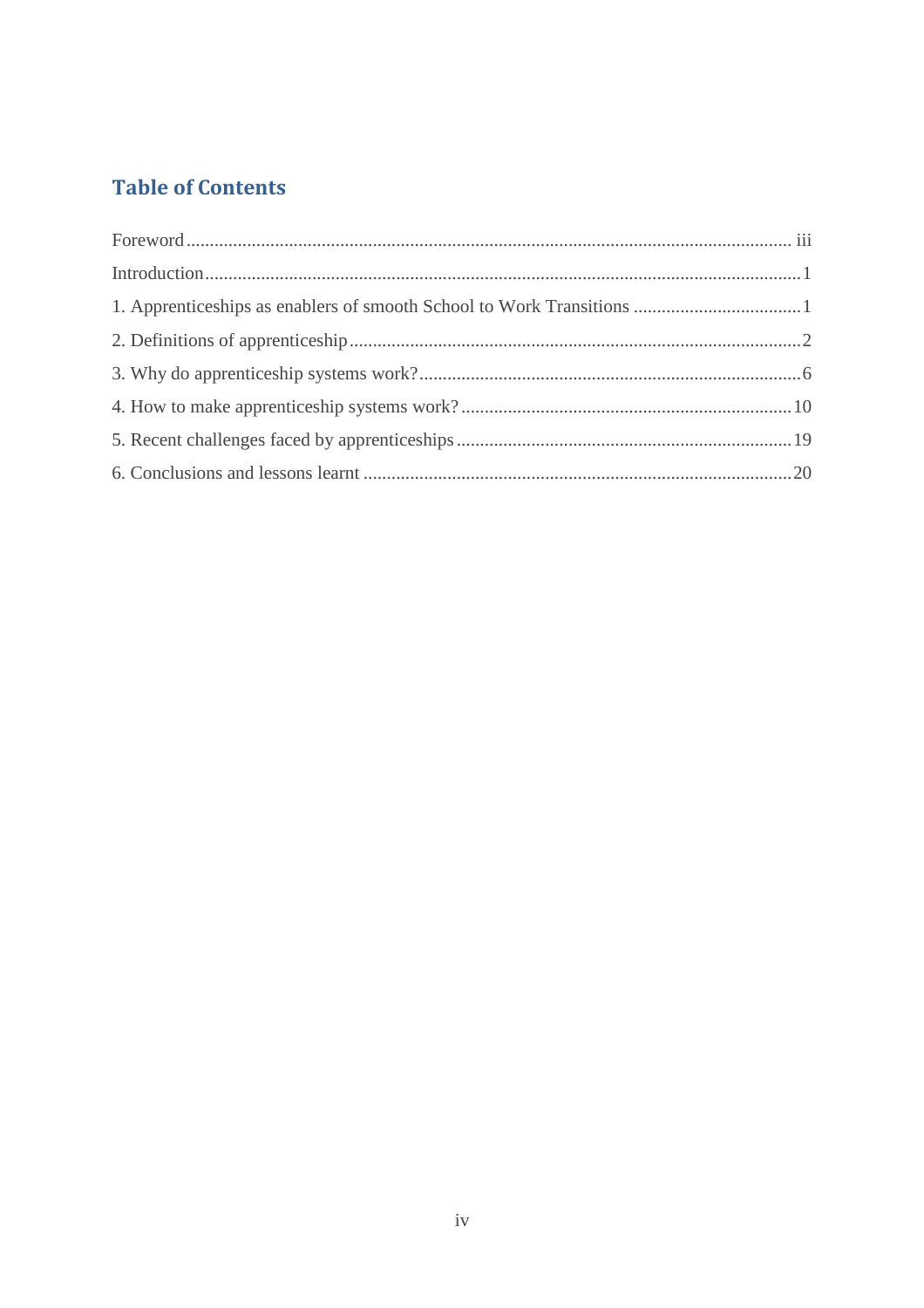### **OVERVIEW OF APPRENTICESHIP SYSTEMS AND ISSUES**

### **Hilary Steedman<sup>1</sup>**

### **Introduction**

 $\overline{a}$ 

In May 2012, the G20 Labour and Employment Ministers concluded in Guadalajara, Mexico that countries should: "…Promote, and where necessary, strengthen quality apprenticeships systems...." with a view to fostering "...sharing of experience in the design and implementation of apprenticeships programmes and exploring ways to identify common principles across the G20 countries by facilitating a dialogue among our social partners who have presented us a shared sense of the importance of apprenticeships."

The G20 Leaders Summit in Los Cabos, Mexico, in June 2012 endorsed these orientations.

The B20 Task Force Recommendations at the G20 Los Cabos Summit also called for scaling up "…the number, quality and image of internships and apprenticeships for young people …" including a cross-G20 internship and apprenticeship exchange scheme.

 In June 2012, tripartite constituents at the International Labour Conference's committee on *The youth employment crisis: Time for action*, called on the ILO to engage in the promotion of quality apprenticeships, including in developing countries.

This paper, commissioned by the International Labour Organization (ILO), examines both informal and regulated apprenticeship and their advantages for the employment prospects of young people, in particular in regulated systems. It then sets out the conditions necessary for the development of apprenticeship, drawing on examples from a number of G20 countries. The roles and responsibilities of the principal agents involved in regulated apprenticeship are examined and the paper ends with conclusions and lessons drawn from the cross-country analysis.

### **1. Apprenticeships as enablers of smooth School to Work Transitions**

The contribution of apprenticeship to jobs and skills has long been appreciated by countries eager to promote growth and ease the transition from full-time education to work for young people. Both France and England have around 5 per cent of 16-24 year olds in apprenticeship and have made strenuous efforts to expand numbers. Currently, however, places offered by employers are not sufficient to meet the huge demand from young people or to have much impact on youth unemployment in these countries – the unemployment rate is currently around 20 per cent for 15-24 year olds in both countries and higher still in European countries without apprenticeship provision. In countries with high proportions of young (under 25 years of age) apprentices relative to the employed population - Austria, Germany and Switzerland, youth unemployment is currrently much lower. In Turkey

<sup>&</sup>lt;sup>1</sup> Research Associate, Centre for Economic Performance, London School of Economics and Political Science h.steedman@lse.ac.uk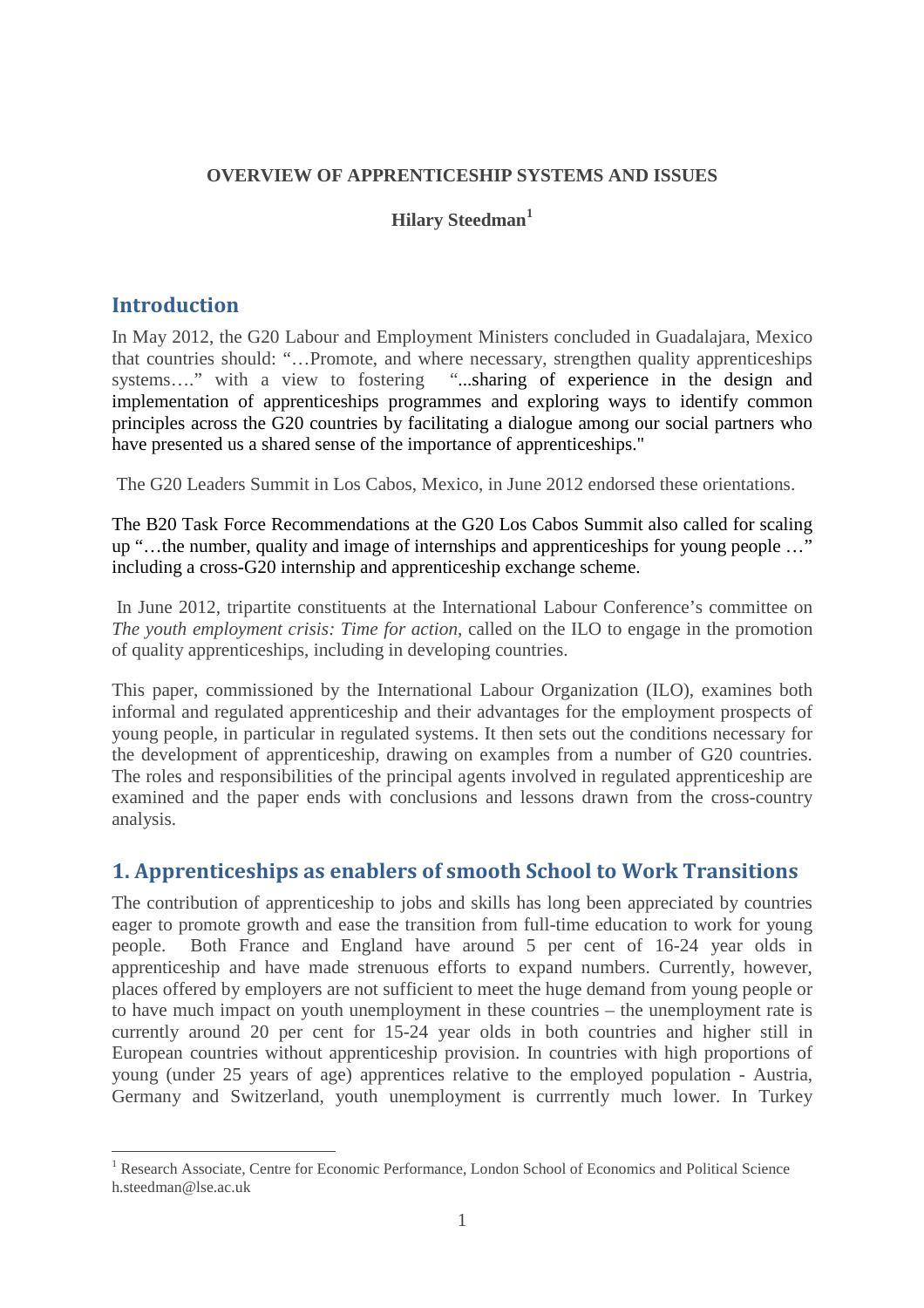unemployment levels of certificated apprentices are believed to be very low (see Table 2 below).

While a positive relationship between apprenticeship and low youth unemployment can be observed over time, it would be misguided to see apprenticeship primarily as a 'cure' for high youth unemployment. Apprenticeship is first and foremost about skill development to the benefit of companies, their employees and the wider economy. Apprenticeship can accommodate a wide range of abilities and aptitudes because it accurately reflects the equally wide range of skills required in a modern economy. However, it is not a sufficient solution to improving the labour market transition of young people with poor school achievements or other disadvantages.

### **2. Definitions of apprenticeship**

The ILO defined apprenticeship in its Apprenticeship Recommendation (R60, 1939) as follows :

"… the expression apprenticeship means any system by which an employer undertakes by contract to employ a young person and to train him [or her] or have him [or her] trained systematically for a trade for a period the duration of which has been fixed in advance and in the course of which the apprentice is bound to work in the employer's service." (Para.1)

This definition incorporates some of the key features of apprenticeship:

- based in the work place supervised by an employer;
- intended for young people;
- fundamental aim is learning a trade/acquiring a skill;
- training is 'systematic' ie follows a predefined plan;
- governed by a contract between apprentice and employer.

 In 1962, when the ILO reformulated its definition, in Vocational Training Recommendation (R117, 1962), several new characteristics of apprenticeship were identified. The new definition was

"Systematic long-term training for a recognized occupation taking place substantially within an undertaking or under an independent craftsman should be governed by a written contract of apprenticeship and be subject to established standards." (Para.  $X. 46$ )<sup>2</sup>

This later definition added new features to those already identified above, namely:

- training to established standards for a recognized occupation;
- long-term training.

<sup>&</sup>lt;sup>2</sup> The most recent ILO recommendation (R195) makes no reference to apprenticeship and focuses on lifelong learning and the upgrading of the skills of those already in the labour force. Young people are mentioned only as a one of a number of groups with nationally identified special needs. The recommendation reflects concern over the increasing vulnerability of the low-skilled in the labour force in the face of skill-biased technological change, particularly in more developed economies. Recently, and in particular since 2007, concern over high levels of youth unemployment has led to much greater interest in apprenticeship.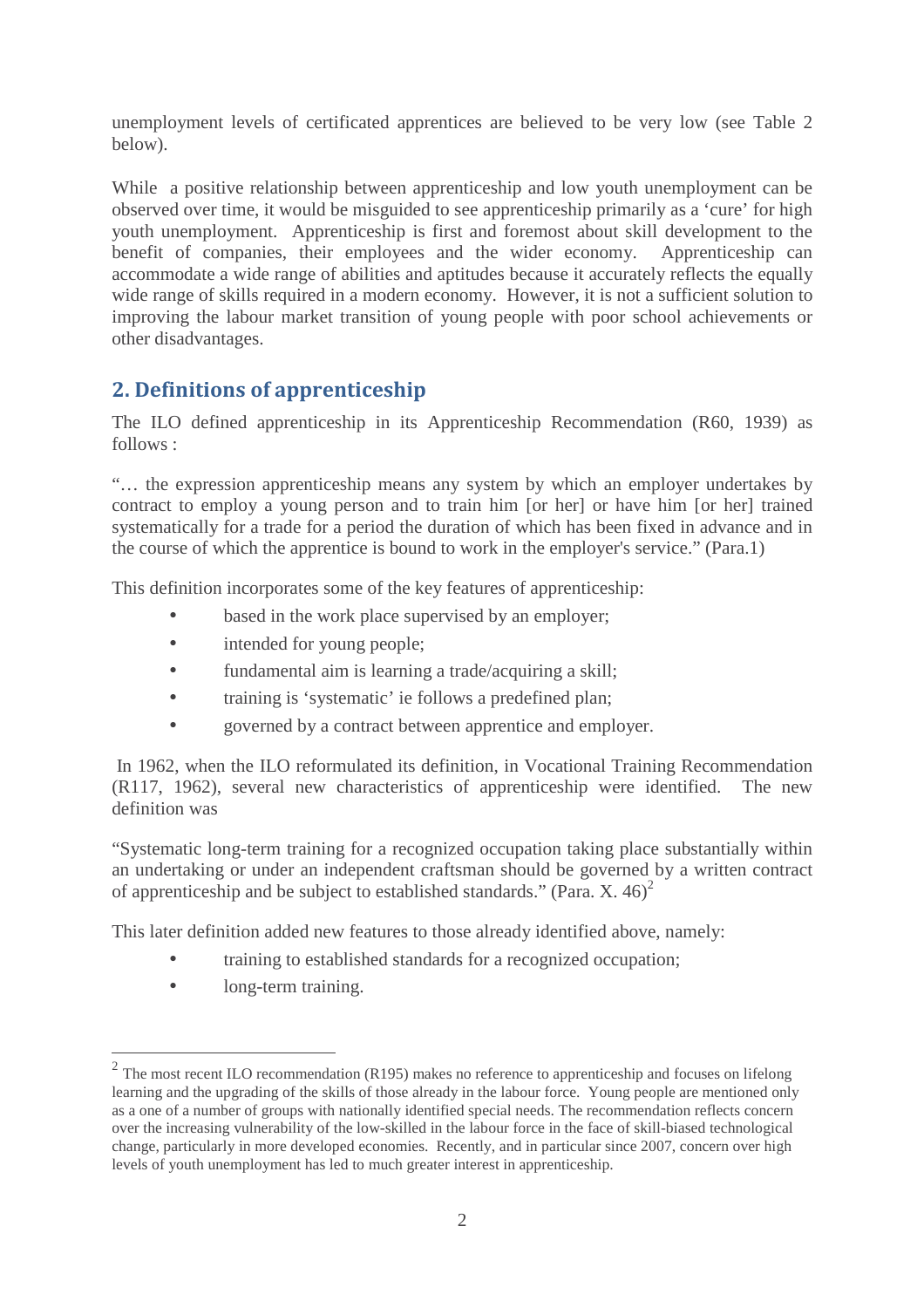The 1962 ILO definition makes no reference to young people, in contrast to the 1939 definition. A more recent definition in a paper authored by German, Swiss and British academics again adds more attributes to the definition

" 'Apprenticeship' is taken to denote training programmes that combine vocational education with work-based learning for an intermediate occupational skill (i.e., more than routinised job training), and that are subject to externally imposed training standards, particularly for their workplace component."<sup>3</sup>

This definition recognizes that, in addition to the attributes recognized above, regulated apprenticeship systems normally incorporate

- off-the-job education and training;
- external regulation of training standards both in and outside the workplace.

The European Trade Union Confederation (ETUC) Youth Section has published a Charter entitled '*Towards quality internships & apprenticeships'*. The Charter draws attention to the recent development of a raft of workplace-based unstructured programmes primarily for young people in addition to apprenticeship. The ETUC Youth Charter is primarily concerned with internships and calls for these to be structured and governed in the same way as apprenticeship.<sup>4</sup>

It may, therefore, be helpful to preface an analysis of how apprenticeship works with a schematic representation of the defining characteristics of regulated apprenticeship compared to informal apprenticeship and workplace based placements such as internships.

| Table 1. Principal attributes of apprenticeship compared to informal apprenticeship and other |  |  |
|-----------------------------------------------------------------------------------------------|--|--|
| workplace-based arrangements                                                                  |  |  |

|                   | <b>Wage</b>            | Legislative            | Work-        | <b>Programme</b>       | On-the-      | Off-the-               | Formal                 | Recognized             | <b>Duration</b> |
|-------------------|------------------------|------------------------|--------------|------------------------|--------------|------------------------|------------------------|------------------------|-----------------|
|                   |                        | Frame-                 | place        | of learning            | job          | job                    | assessment             | certification          |                 |
|                   |                        | work                   | <b>based</b> |                        | training     | training               |                        |                        |                 |
| Traineeship       | <b>Maybe</b>           | $\mathbf{N}\mathbf{0}$ | <b>Yes</b>   | $\mathbf{N}\mathbf{0}$ | <b>Maybe</b> | $\mathbf{N}\mathbf{0}$ | $\mathbf{N}\mathbf{0}$ | $\mathbf{N}\mathbf{0}$ | <b>Variable</b> |
| <b>Internship</b> | $\mathbf{N}\mathbf{0}$ | $\mathbf{N}\mathbf{0}$ | <b>Yes</b>   | $\mathbf{N}\mathbf{0}$ | <b>Maybe</b> | N <sub>0</sub>         | N <sub>0</sub>         | $\mathbf{N}\mathbf{0}$ | <b>Variable</b> |
| <b>Informal</b>   | <b>Pocket</b>          | $\mathbf{N}\mathbf{0}$ | Yes          | $\mathbf{N}\mathbf{0}$ | <b>Maybe</b> | $\mathbf{N}\mathbf{0}$ | $\mathbf{N}\mathbf{0}$ | $\mathbf{N}\mathbf{0}$ | <b>Variable</b> |
| Apprenticeship    | money or               |                        |              |                        |              |                        |                        |                        |                 |
|                   | in kind                |                        |              |                        |              |                        |                        |                        |                 |
| <b>Work-place</b> | Yes                    | $\mathbf{N}\mathbf{0}$ | Yes          | $\mathbf{N}\mathbf{0}$ | Maybe        | $\mathbf{N}\mathbf{0}$ | $\mathbf{N}\mathbf{0}$ | $\mathbf{N}\mathbf{0}$ | <b>Variable</b> |
| <b>Learning</b>   |                        |                        |              |                        |              |                        |                        |                        |                 |
| Apprenticeship    | Yes                    | Yes                    | Yes          | Yes                    | Yes          | Yes                    | Yes                    | Yes                    | <b>Fixed</b>    |

<sup>3</sup> Ryan P., K. Wagner, S. Teuber, U. Backes-Gellner, 2010. *Trainee Pay in Britain, Germany and Switzerland: Markets and Institutions* SKOPE Research Paper No. 96 July.

<sup>4</sup> http://www.qualityinternships.eu/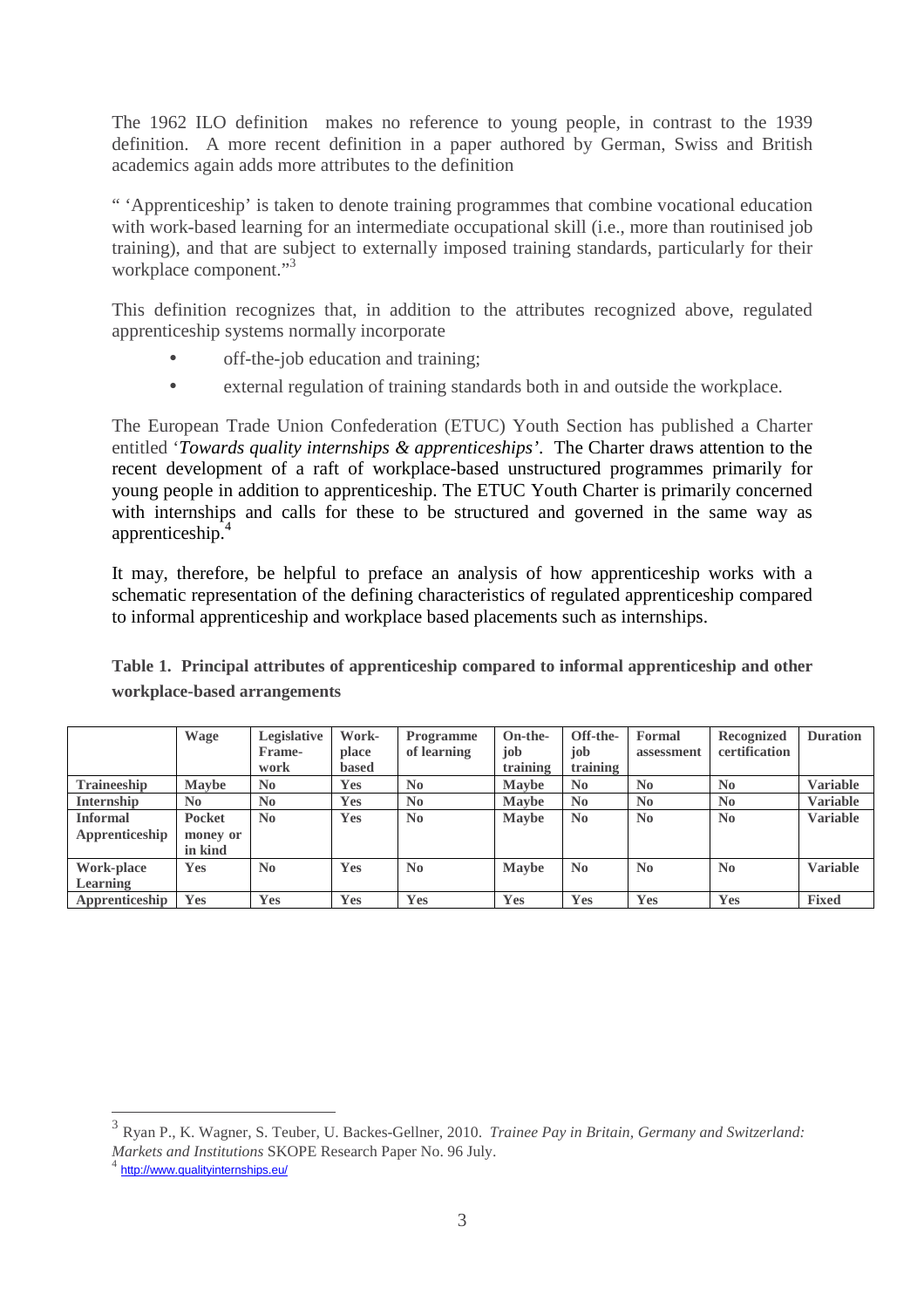### *Informal apprenticeship*

Apprenticeship in the informal economy is a widespread phenomenon, including in G20 countries. In order to pass on skills from one generation to the next, poor societies have developed informal apprenticeship systems that are purely workplace-based. A young apprentice learns by way of observation and imitation from an experienced master craftsperson, acquires the skills of the trade and is inducted into the culture and networks of the business. Apprenticeship agreements are mostly oral, yet they are embedded in the society's customs, norms and traditions. Countries in mediaeval Europe developed strong apprenticeship systems regulated by crafts associations, the guilds. Today, informal apprenticeship is an extensive training system in countries with large informal economies all over the world, including in South Asia, known as the *ustad-shagird* system. Variations in terms of practices are wide, yet the basic feature remains the same: the training agreement between a young learner and an experienced craftsperson to transmit the skills of a trade.

Despite the system's strength of providing skills relevant to local markets, informal apprenticeship has a number of weaknesses. Long working hours, unsafe working conditions, low or no allowances or wages, little or no social protection in case of illness or accident, and strong gender imbalances are among the decent work deficits often found in apprenticeships.

On the one hand, upgrading informal apprenticeship is considered important to address these weaknesses. On the other hand, compared to investing in expanding formal technical education and training, it is a cost-effective way to invest in a country's skills base and enhance employability of youth, since training is integrated into the production process. Improved informal apprenticeship systems can also dynamize local economies by contributing to the diversification of products and services and the innovation, productivity and adaptability of micro and small enterprises.

### *Regulated apprenticeship*

Table 1 shows that, compared to other workplace based programmes, 'formal' apprenticeship is structured and regulated, usually by legislation at national level, is waged, is based in the workplace, based on a contract which specifies duration, programme of learning (including transferable skills) assessment and final certification and the entitlement to off-the-job learning.

Table 2 shows substantial differences in the scale, duration, age and target groups of regulated apprenticeship in G20 countries. Only one country, England has full gender equality in apprenticeship. In some countries women are under-represented because some of the occupations they choose require full-time vocational schooling (Germany) or because their preferred occupations are not offered in apprenticeship (apprenticeship in Ireland is predominantly in construction). Considerable effort has been made in many countries to attract young women to apprenticeship occupations more frequently chosen by young men but, as yet, these efforts have made little impact on gendered choice of occupation.

Australia, Denmark and England do not restrict apprenticeship to young people and substantial numbers of apprentices are aged 30 or over. By contrast, Austria, France, Germany, Switzerland and Turkey target apprenticeship on young people under 25. In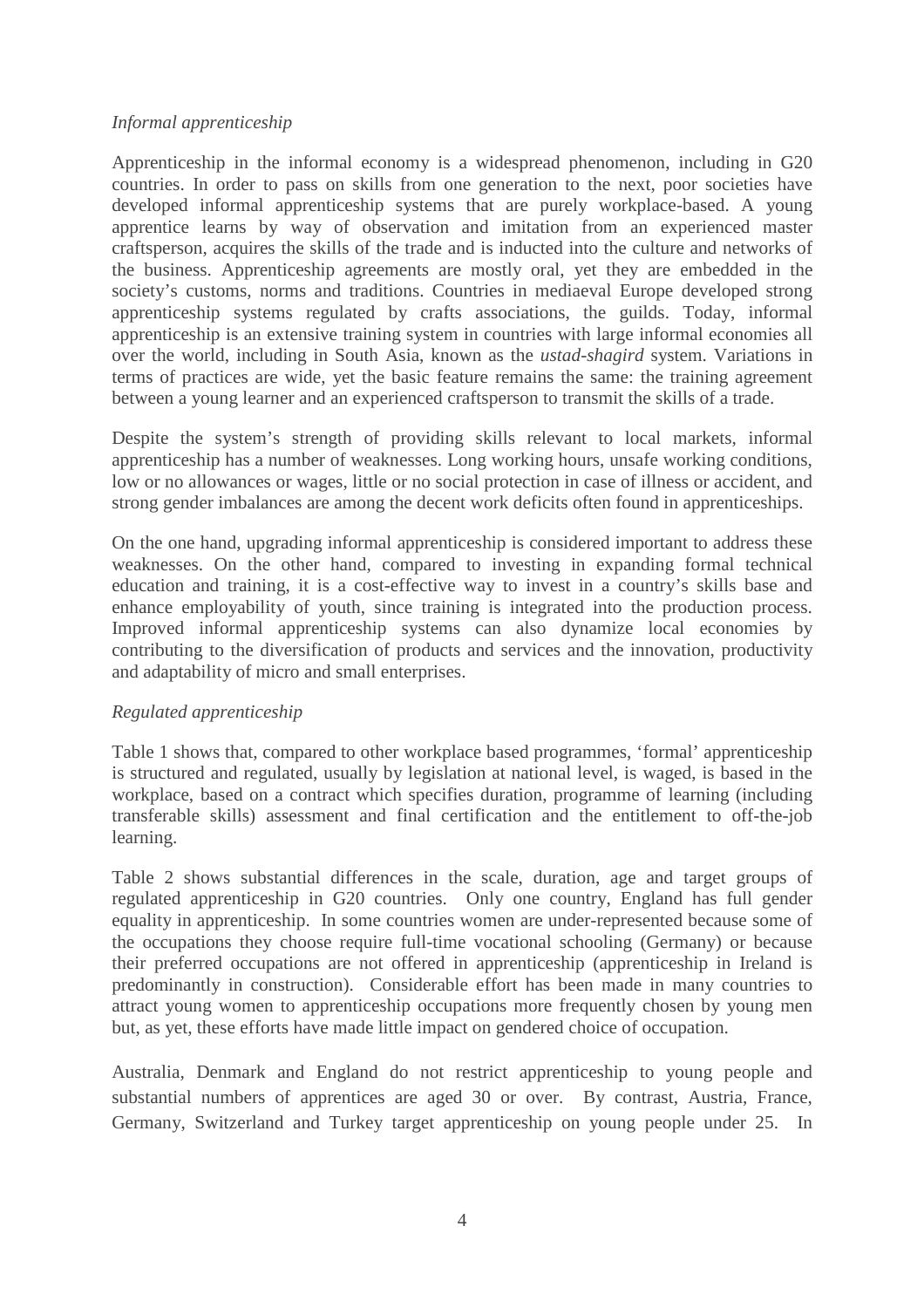Germany the latest figures show that between the ages of 16-24 nearly two thirds (62.1 per cent) of young people will have started an apprenticeship.<sup>5</sup>

In the US and, to a lesser extent Canada, apprenticeship is a way of up-skilling adults already in work  $6$ 

Table 2 also shows that in a majority of countries with regulated apprenticeship, service sector and ICT occupations figure among the top three apprenticeship occupations chosen.

| Country              |           | Duration Business & | % Female        | <b>Apprentices</b> | % < 25          | Youth            |  |
|----------------------|-----------|---------------------|-----------------|--------------------|-----------------|------------------|--|
|                      | (years)   | <b>Services</b>     |                 | per 1000           |                 | Unemployment     |  |
|                      |           | in Top3             |                 | employed           |                 | 10 yr average(1) |  |
| Australia            | $1 - 3$   | Yes                 | 34              | 40                 | 54              | 11.4             |  |
| Austria              | $3 - 4$   | Yes                 | 34              | 32                 | 100             | 7.5              |  |
| Canada               | $2 - 5$   | <b>No</b>           | 15 <sup>e</sup> | 30                 | 20 <sup>e</sup> | 12.7             |  |
| China                | 03-Apr    | n/a                 | 45              | n/a                | n/a             | n/a              |  |
| Denmark              | $3 - 4$   | Yes                 | 46              | 27                 | 65              | 8.2              |  |
| France               | $3 - 4$   | <b>No</b>           | 31              | 17                 | 97              | 20               |  |
| Germany              | $3 - 3.5$ | Yes                 | 41              | 39                 | 92              | 10.9             |  |
| Italy                | 3         | Yes                 | 43              | 24                 | 60              | 25.8             |  |
| Indonesia            | $1 - 3$   | No(?)               | 42              | n/a                | n/a             | 25.9             |  |
| Ireland              | $3 - 4$   | <b>No</b>           | $\overline{2}$  | 10                 | n/a             | 8.4              |  |
| Switzerland          | $3 - 4$   | Yes                 | 42              | 44                 | 100             | 6.9              |  |
| Turkey               | $2 - 3$   | S.                  | 20              | n/a                | 90 <sup>e</sup> | 18.4             |  |
| United Kingdom (2)   | $1 - 3$   | Yes                 | 54              | 20                 | 60              | 12.2             |  |
| <b>United States</b> | $1 - 4$   | <b>No</b>           | n/a             | 14                 | 5 <sup>e</sup>  | 11.1             |  |

**Table 2 Regulated apprenticeship and youth unemployment in selected G20 countries 2011 or recent year<sup>7</sup>**

Notes (1) 1999-2008;(2) Apprenticeship England only; Youth unemployment for UK ;  $\epsilon$  approximation

Sources: *The State of Apprenticeship in 2010: Australia, Austria, England, France, Germany, Ireland, Sweden, Switzerland* Report commissioned by the Apprenticeship Ambassadors Network, Centre for Economic Performance, London School of Economics and Political Science Special Report, 2010, and http://cep.lse.ac.uk/pubs/download/special/cepsp22.pdf; *Apprenticeship Participation by Age 2009/10: Australia, Austria, England, France, Germany, Switzerland:An Update on 'State of Apprenticeship' September 2010* December 2011 Apprenticeship AmbassadorsNetworkhttp://www.apprenticeships.org.uk/~/media/AAN/Documents2/AAN-

StateofApprenticeship2010Update.ashx; *Towards a Model Apprenticeship Framework: A Comparative Analysis of National Apprenticeship Systems*, 2013, ILO and World Bank (http://www.ilo.org/wcmsp5/groups/public/---asia/---ro-bangkok/---sro-

new\_delhi/documents/publication/wcms\_234728.pdf); UNESCO Institute for Statistics:

http://www.uis.unesco.org/Education/Pages/default.aspx, retrieved 18.08.2012; ILO Statistics for youth unemployment data (1999-2008).

 5 BIBB Datenreport, 2012. Table A4.5-3.

<sup>&</sup>lt;sup>6</sup> Argentina and Brazil have established legal provisions to regulate the conclusion of apprenticeship contracts aimed to connect young people with the labour market through combining technical work and practical learning. The scarcity of statstical information may signal that in the Latin American region, formal apprenticeship is not the main mechanism to facilitate young people's first contact with the labour market. http://www.oitcinterfor.org/jovenes/contratos-aprendizaje

<sup>7</sup> This table is not exhaustive but includes those G20 countries for which information on apprenticeship is available and accessible.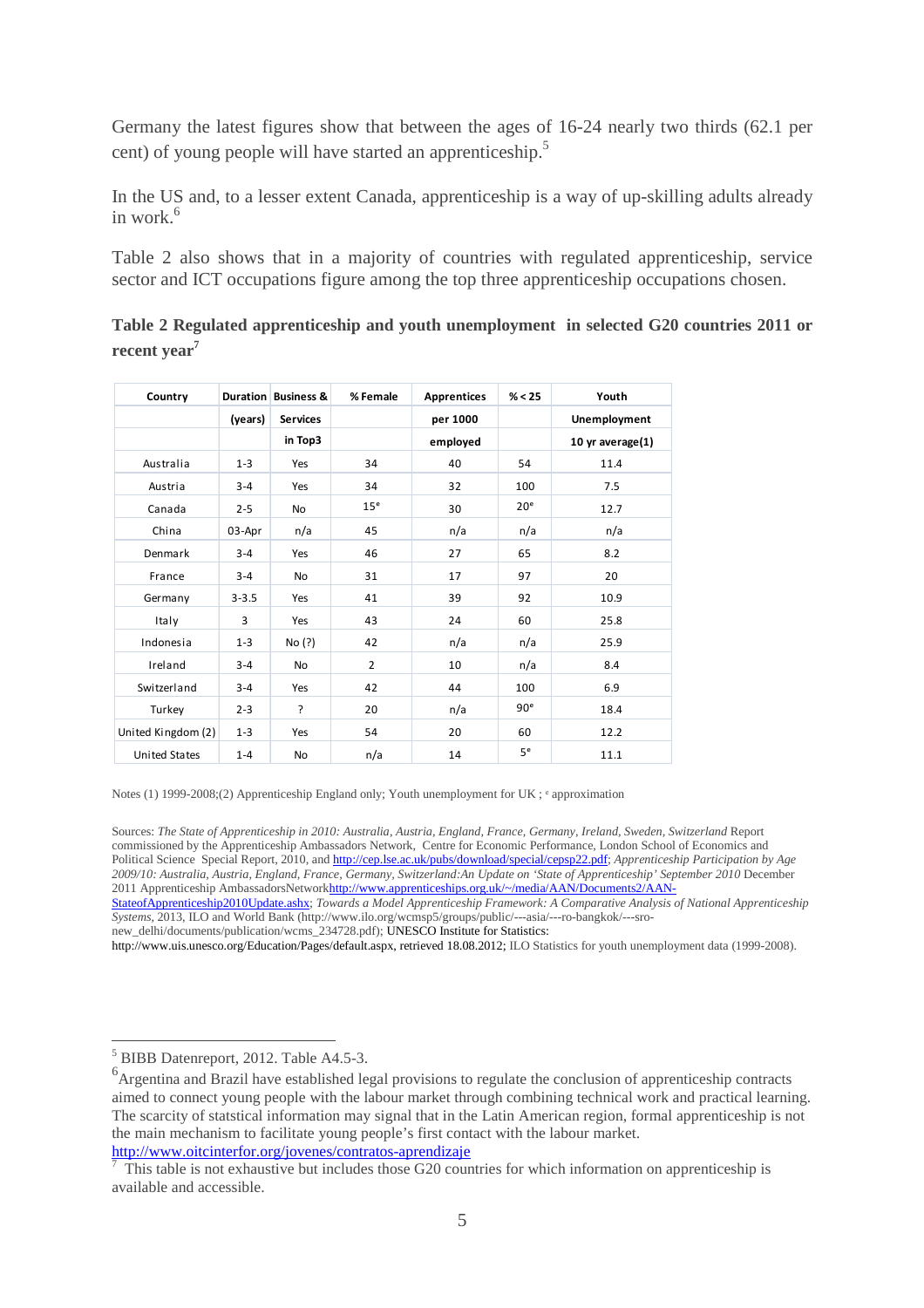The dual-system<sup>8</sup> countries – Austria, Denmark, Germany and Switzerland – have a large apprenticeship offer which helps to satisfy these countries' skill needs, although not all who seek an apprenticeship manage to find an employer. England and France, where apprentice numbers are smaller, are actively seeking to expand the numbers of apprenticeships on offer and to improve standards and quality.

### **3. Why do apprenticeship systems work?**

*Why does apprenticeship work for employers?* 

Convincing employers of the benefits of participating in apprenticeship is the most fundamental requirement of a successful apprenticeship system. Employers need:

- as little bureaucracy as is compatible with good administration;
- good information and ongoing support from a local organization/college;
- the right set of incentives to balance costs and benefits;
- young, well-motivated applicants with a good level of general education.

Business Europe, an employer organization representing 41 Employer Federations from 35 European countries has listed the following advantages to firms of apprenticeship:

- companies have their staff trained according to practical requirements;
- companies and their employees get used to training and integrating "newcomers" and they see the importance of learning;
- provided that vocational schools are well-equipped, young people can bring to the company the newest know-how from the training institute;
- employing apprentices is a unique source of recruitment for companies; former apprentices constitute a "pool" of competences for companies or even for a sector;
- apprentices contribute to production;

 $\overline{a}$ 

• apprentices contribute to the company with new energy and enthusiasm.<sup>9</sup>

Thus apprenticeship provides firms with young employees who have mastered the skill set necessary for a given role within the firm. In addition, the apprentice has acquired knowledge and transferable skills. He/she has absorbed the culture of the firm and an appreciation of its organization and operation. Where apprentices are recruited as full-time employees the return from apprenticeship on the firm's investment is substantial. The case is made below from evidence of a cost-benefit analysis of apprentice training in England.

Training an Apprentice in engineering was relatively expensive compared to other sectors (estimated as £28,762, on average, across the case studies) but such costs must be set against the potential benefits of training. The engineering case studies indicate that the employer's

<sup>&</sup>lt;sup>8</sup> Dual-system' refers to the fact that planned learning takes place in two locations – the employer's premises and the vocational school.

<sup>&</sup>lt;sup>9</sup> Business Europe, 2012. Creating Opportunities for Youth: How to improve the Quality and Image of Apprenticeships. http://www.businesseurope.eu/Content/default.asp?pageid=568&docid=29967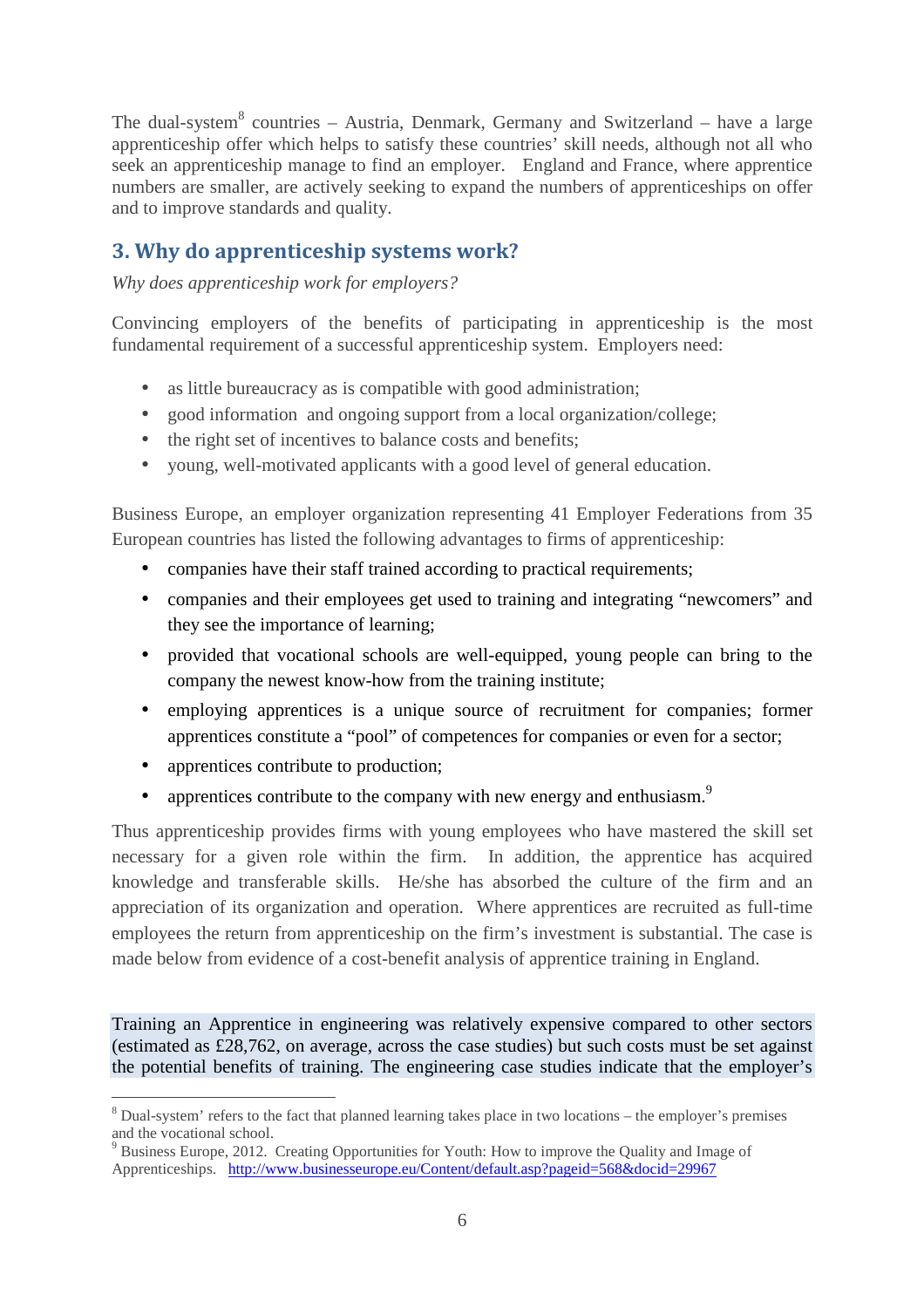investment was, on average, paid back in less than three years. More importantly, the evidence points to significant benefits to establishments from investing in Apprenticeships through lower labour turnover, a better fit between the skills possessed by employees and the skills required by the company, and some control over skill-shortages potentially pushing up wage rates. There is also evidence of apprentices bringing innovation into workplaces.<sup>10</sup>

### *Why does apprenticeship work for young people?*

In many countries the extraordinary richness of the workplace as a learning resource is underappreciated. Both informal and regulated apprenticeship systems make full use of this resource and can unlock capacities in young people that had not been appreciated or exploited in school.

However, safeguards for young people from exploitation when in apprenticeship are as necessary today as in the past. Despite the system's strength of providing skills relevant to local markets, informal apprenticeship has a number of weaknesses. Sometimes, informal apprenticeship can become exploitative if a master craftsperson breaches the training agreement in failing to impart their skills adequately, thus keeping apprentices dependent on them for too long. And sometimes, "informal apprenticeship" simply masks child labour.

These problems are not always confined to informal apprenticeship. A recent survey undertaken by the European Trade Union Confederation (ETUC) found that in a number of EU countries legislation to protect apprentices is not always enforced or that legislation itself is inadequate. $11$ 

When apprenticeship is managed by the social partners within a legislative framework democratically determined, benefits to young people are considerable. A number of recent studies confirm that a completed apprenticeship greatly increases a young person's chance of being employed. $^{12}$ 

One of the principal reasons for relatively smooth school to work transitions in dual system countries is the superior matching of training to labour market demand that results from apprenticeship training being contingent on the offer of a place from employers. In 2010, nearly two thirds (61 per cent) of German apprentices were taken on as full-time employees in their apprentice firm.<sup>13</sup> Matching is clearly not perfect and arises in part because smaller artisan establishments have a much lower propensity to offer employment to apprentices than large firms, hence the overproduction of apprentice-trained individuals in some artisan occupations in dual system apprentice countries. However, the transferable skills and general education components of dual system apprenticeship contribute to apprentices' employability on completion and this 'overproduction' can be viewed more positively in the light of research showing that, not only are German apprentices highly mobile after

http://www.apprenticeships.org.uk/~/media/AAN/Documents/Research\_1\_625.ashx  $1$ Quality education for quality jobs European Trade Union Confederation (ETUC).

http://www.etuc.org/IMG/pdf/Brochure\_ETUC\_Youth\_EN\_4.pdf

 $\overline{a}$ <sup>10</sup> Hasluck C., T. Hogarth et al., 2008. '*The Net Benefit to Employer Investment in Apprenticeship Training* Institute for Employment Research, University of Warwick

<sup>12</sup> Summarized in Quintini G., J. P. Martin et al., 2007. *The Changing Nature of the School to Work Transition Process in OECD Countries* IZA Discussion Paper No. 2582.

<sup>13</sup> BIBB Datenreport, 2012. Table A4.10 2-4.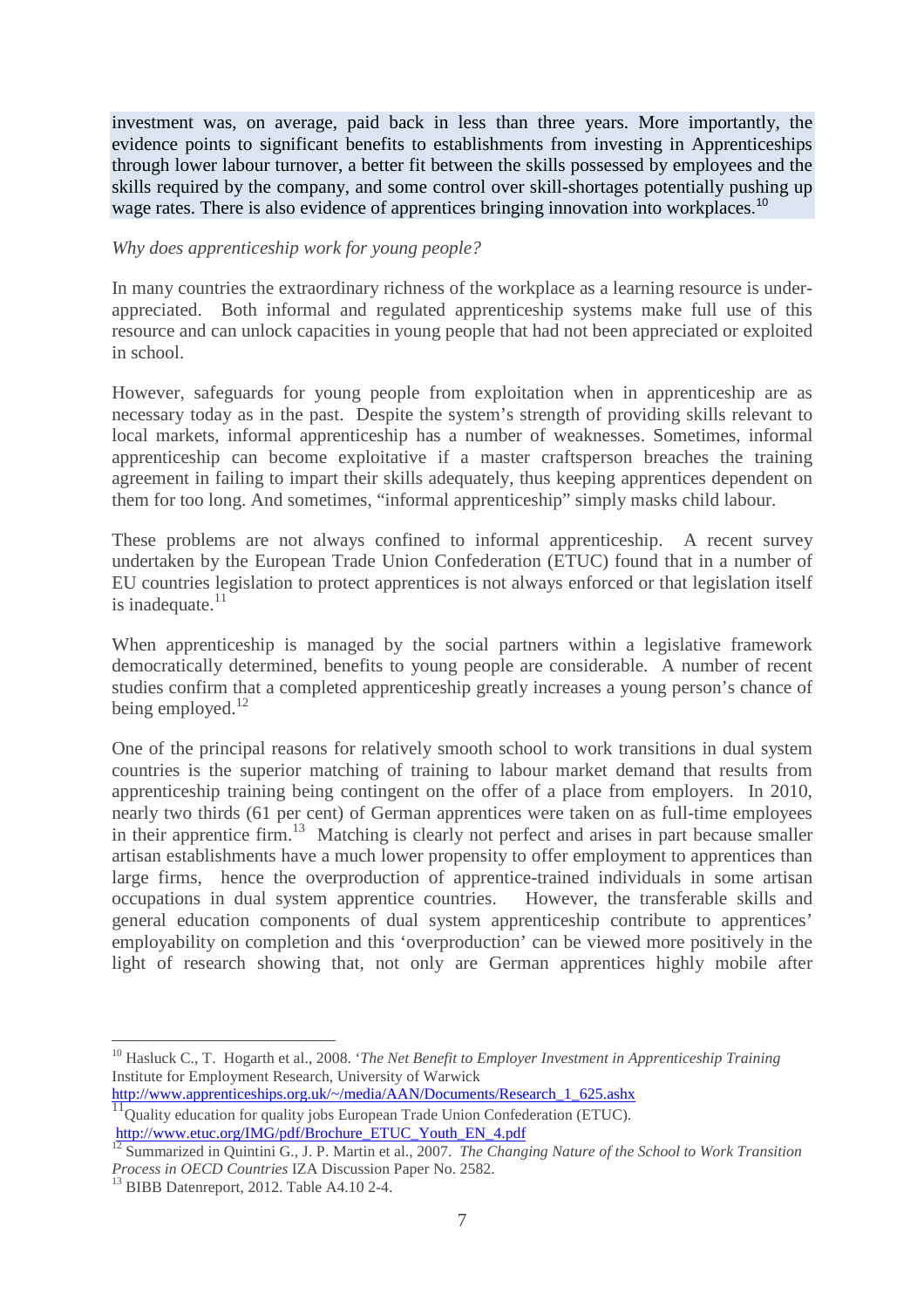apprenticeship, but that mobility is also associated, in the majority of cases, with higher earnings. $^{14}$ 

While most regulated apprenticeship systems offer young people much improved employment prospects, not all can be shown to offer higher pay or career prospects in the medium term.<sup>15</sup> However, in the case of English apprentices and also in the US, it has been shown that a completed apprenticeship is positively associated with higher earnings.

Analysis of apprentice wages in the UK has shown substantial wage returns to young men with a completed apprenticeship both at Advanced (Level 3) and Intermediate (Level 2) Level compared to individuals with the same level of vocational qualification but without apprenticeship. For young women returns are also good but only at the Advanced Level of apprenticeship.<sup>16</sup>

Hollenbeck (2011) finds that the returns to apprenticeship training [in the US] far exceed the returns to other types of training, including two-year, community college programs. A broader study of 10 states also documents large and statistically significant earnings gains from participating in apprenticeship (Reed, 2011).<sup>17</sup>

The main challenge for young people in apprenticeship countries is finding an apprentice place. Wherever apprenticeship is well-regulated and established, applicants outnumber places – in the case of the best companies – by several hundreds to one.

### *Why apprenticeship is good for governments*

What are the challenges facing governments and business wishing to expand apprenticeships and why is this so challenging? Apprenticeship is one of the oldest social institutions but 'modern' apprenticeship has ambitious aims – to enhance general education and to develop technical knowledge and skill to internationally competitive standards. Its implementation in complex modern labour markets requires high levels of trust and cooperative behaviour between public authorities, employers and the young person.

Why do we need the involvement of public authorities – usually state or national governments - in what was, for centuries – and still is, in informal apprenticeship, a private arrangement between parents and employers? For well over a century now, governments in apprenticeship countries such as Austria, Germany and Switzerland have sought to rebalance the potentially unequal relationship between employer and apprentice by legislation which gives the apprentice a legal status and the right to acquire general transferable education and skills alongside more firm-specific skills in apprenticeship. Having insisted on this right, government also pays for this component of apprenticeship thereby becoming a major player in the apprenticeship bargain.

<sup>14</sup> Euwals R., R. Winkelmann, 2002. 'Mobility after Apprenticeship – Evidence from Register Data' *Applied Economics Quarterly* Vol. 48 No. 3-4 and Werwatz A., 2002. 'Occupational Mobility after Apprenticeship – How Effective is the German Apprenticeship System?' *Applied Economics Quarterly,* Vol. 48 No. 3-4.

<sup>&</sup>lt;sup>15</sup> Ouintini G., J. Martin op.cit.

<sup>16</sup> McIntosh S., 2007. *A Cost-Benefit Analysis of Apprenticeships and Other Vocational Department for Education and Science Research Report # 834.*

<sup>17</sup> *Towards a Model Apprenticeship Framework: A Comparative Analysis of National Apprenticeship Systems*, 2013, ILO and World Bank (http://www.ilo.org/wcmsp5/groups/public/---asia/---ro-bangkok/---sronew\_delhi/documents/publication/wcms\_234728.pdf).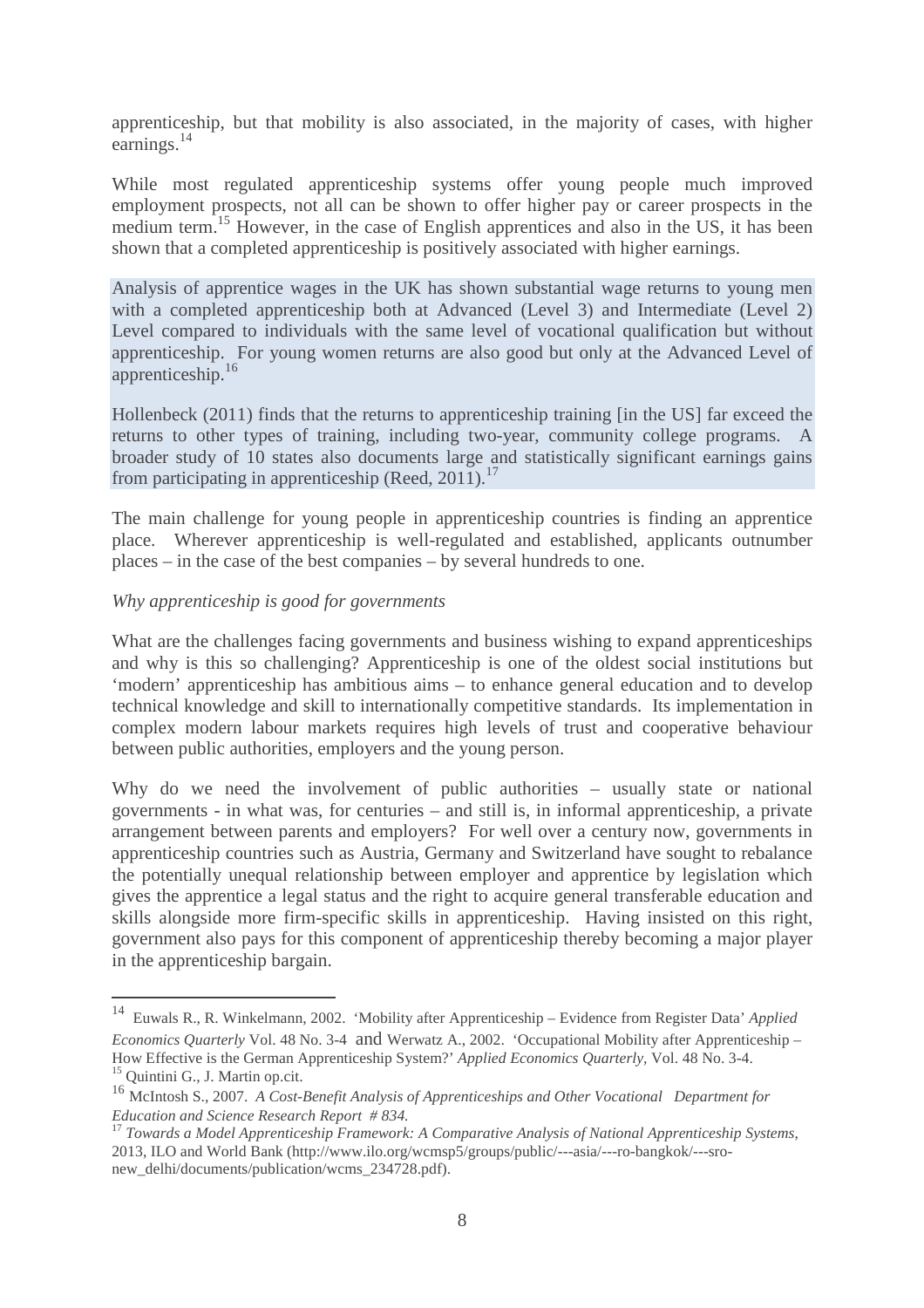In countries with well-established apprenticeship, the institution of apprenticeship is hardly contested between the political parties. Instead, a growing cross-party consensus can be detected that apprenticeship is desirable and should be supported by public funds.

The current severe difficulties experienced by young people entering the labour market has helped to develop this consensus since all available evidence shows higher employment probabilities for young people with completed apprenticeship. Democratically elected governments will be under pressure to promote measures such as apprenticeship which provide good employment prospects for young people.

But apprenticeships benefit society and the economy by much more than just improving employment prospects for young people, important though that is. Apprenticeships match the supply of skills with demand from employers much more efficiently than is possible with a system of school-based full-time vocational education. They develop high level skills identified by employers as necessary for growth and increased productivity. To the extent that skills developed in apprenticeship promote higher value-added economic activity they are good for growth and for general welfare. The higher earnings associated with higher productivity provide higher tax take which governments can use for health, education and other general welfare measures.

### **Market failure in skills provision**

Because apprenticeship develops general knowledge and transferable skills, skills learned in apprenticeship are highly transferable between different employers. There is, therefore, always the possibility that the employer's investment in training may be lost to a competitor who recruits already skilled workers, the well-known 'poaching' problem. When the cost is borne by one agent and the benefit acquired by another, a classic incentive problem prevails. Both employers then substitute recruitment for training as a source of skills, with adverse effects on the supply of skills upon which both depend. This gives rise to a classic case of market failure which requires institutional measures to correct.

### *Correcting market failure*

Market failure can be corrected in three main ways. A first approach in a deregulated labour market is to leave employers to determine the content of their apprenticeship programmes. Training can then be tailored to the specific requirements of the sponsoring employer, increasing its hold over its ex-apprentices. This is currently the case in countries like Bangladesh and India. This 'solution' is however unattractive. Apprenticeship becomes just another form of job training, with its wider educational and occupational potential undeveloped. This type of apprenticeship is unlikely to develop high skills and high valueadded for the company concerned.

### *The collective funding approach*

A second approach involves collective funding. All employers who stand to benefit from skills developed by apprentice firms contribute to a common fund from which the expenses of those who provide training are reimbursed, in whole or part, thereby rebalancing incentives from recruitment towards training.

In Denmark all employers, both public and private, pay an amount into a fund called the employers' reimbursement scheme regardless of whether or not they provide training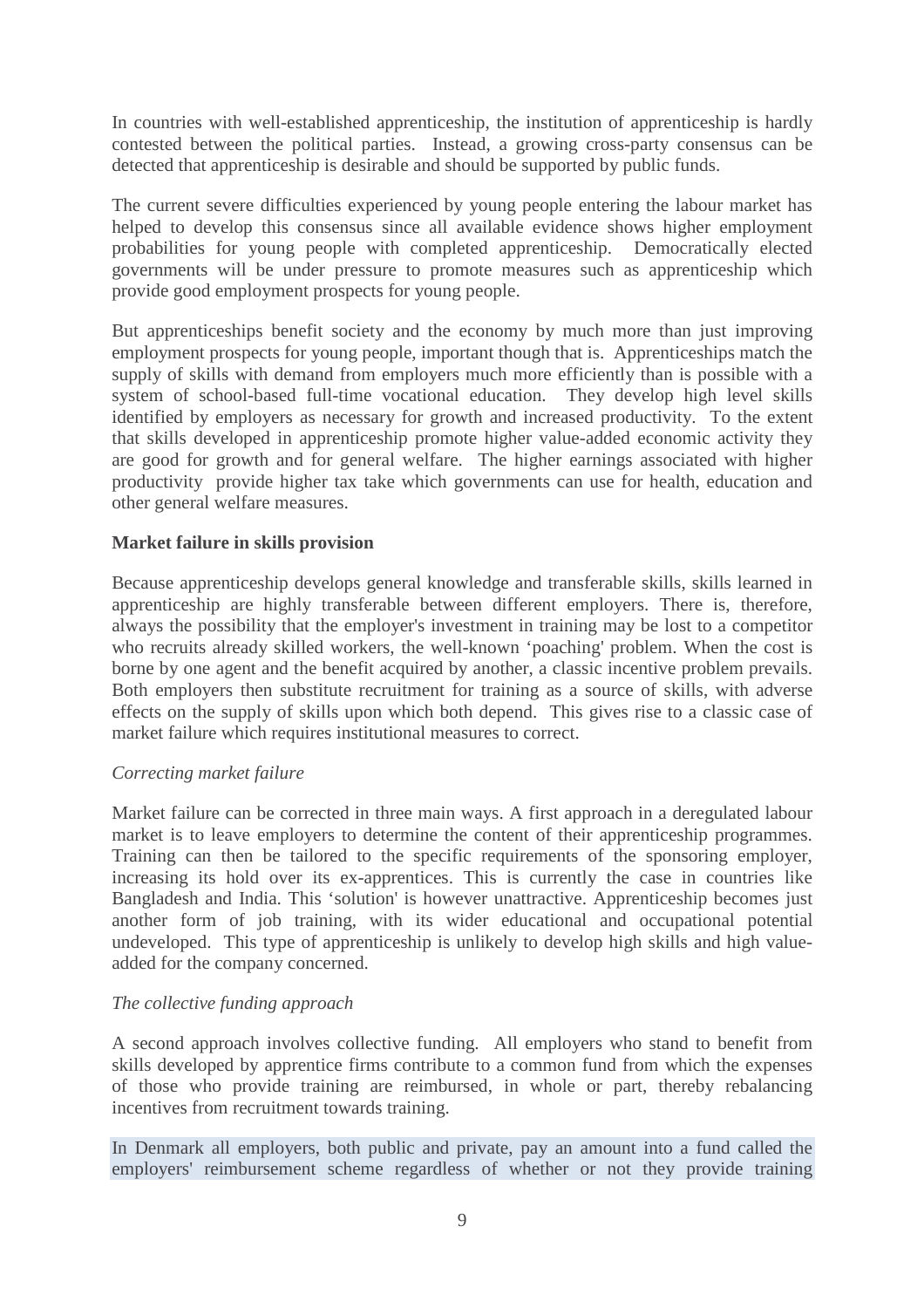placements. In 2012, all employers are obliged to pay an annual contribution of DKK 2 921 (EUR 393) per full-time employee. These funds are then allocated to the places of work taking in apprentices so they do not bear the cost of training alone. These employers receive wage reimbursement during apprentices' periods of college-based training.

In France firms pay an apprenticeship tax which is set at 0.05 per cent of the salaries for firms with  $\lt 250$  employees and 0.06 per cent for firms with  $> 250$  employees. Exemption from the tax is conditional on firms training a specified number of apprentices.

### *The collective organizational strategy*

A third approach looks to collective organization and peer pressure. Employer collectives such as employers' associations, trade associations and Chambers of Commerce - are given powers to influence individual employers to provide apprenticeships. If such policies are not to fall back on ineffective exhortation, employers' groups must be able to alter the incentives facing individual firms.

In Germany, membership of the local Chamber of Commerce is obligatory for employers over a certain size. In addition, employers are encouraged to join Employers' Associations, for example, by 'extension rules', under which they are required to follow the terms of the collective agreements (e.g. on trainee pay) negotiated at sectoral level by those associations.

### **4. How to make apprenticeship systems work?**

Apprenticeship operates within the wider context of cultural traditions and aspirations of individuals and the complexity of labour market regulation. Straight transplantation of institutions from one cultural context to another without regard to these factors has long been condemned as naïve and likely to be unsuccessful. However, policy which identifies more universal characteristics underpinning successful systems, for example, incentives to participation, management of equity issues, overcoming market failure, can provide a valuable guide to policy makers seeking to build or expand a viable apprenticeship offer.

*Legal basis - a clear and enforceable formulation of rights and responsibilities of the apprenticeship partners* 

In modern economies apprenticeship is normally regulated by law. A standard format relieves firms of the burden of individually negotiating each contract and provides each party with a clear statement of rights and responsibilities with redress for failure to observe the apprenticeship contract.

In Germany the 1969 Vocational Training Act specifies the length of apprentice training and the examinations to be carried out by chambers of commerce to test workplace learning, and obliges employers to release apprentices to undergo these tests. It requires employer and sector representatives to draw up a specification of workplace learning for every recognized apprentice occupation, with the proviso that the framework promotes transferable skills and knowledge within an occupational context. The Act places vocational training in the hands of firms and chambers and thus emphasises the principle of employer responsibility for content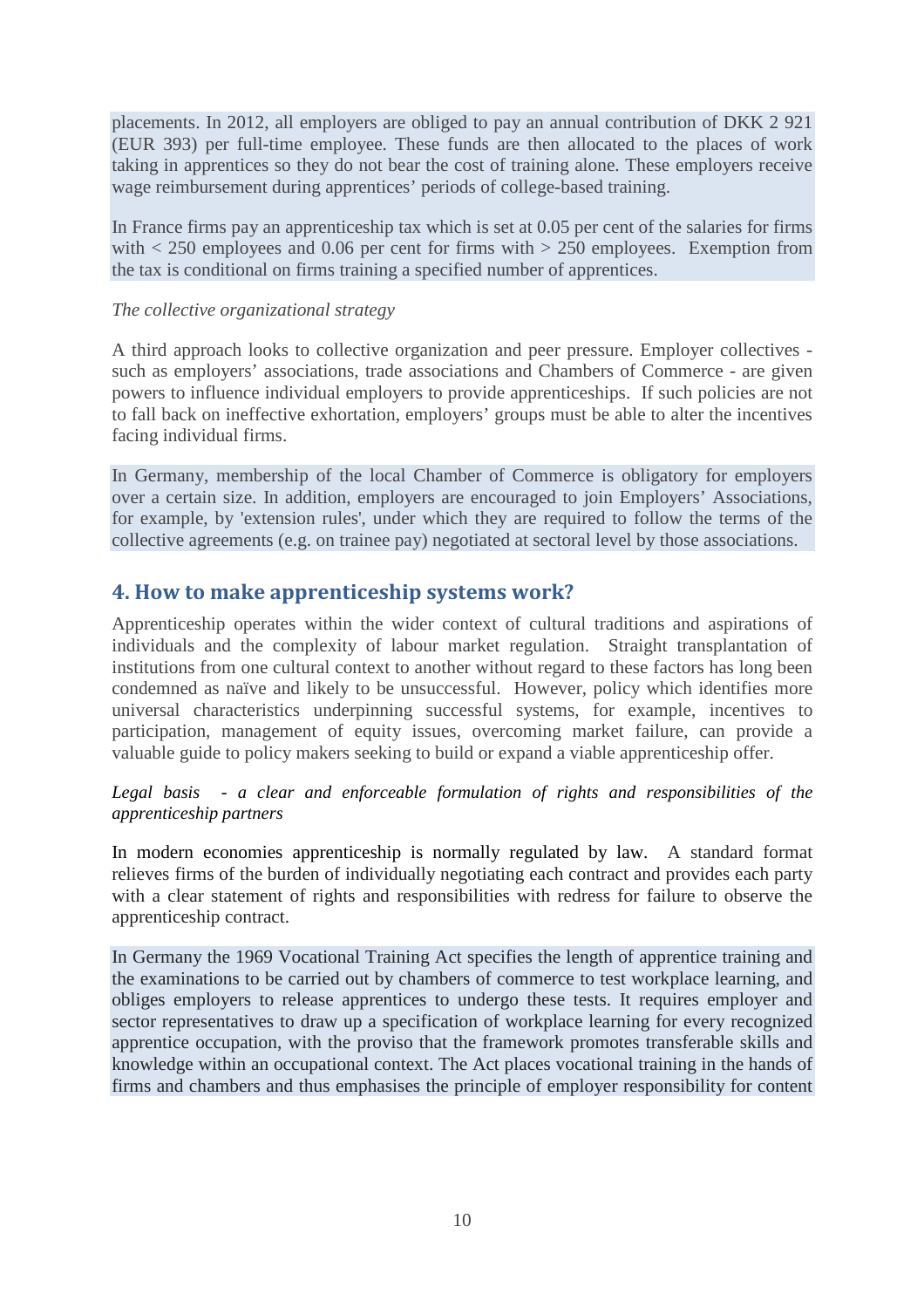while defining the basic framework guaranteeing mutual rights and obligations of employers and apprentices.<sup>18</sup>

In addition to Germany, a further six European countries – Austria, Denmark, England, Ireland, the Netherlands, and Switzerland – regulate apprenticeship through an Act of Parliament.

While legislation is necessary for high quality apprenticeship provision, the most effective legislation safeguards rights and responsibilities of the main partners while leaving questions of apprenticeship content, assessment and certification to be agreed between employer and employee representatives. Legislation should:

- recognize the unique status of the apprentice as learner and secure the right to highquality training with strong transferable elements;
- set out the right of apprentices to a training allowance commensurate with their productive contribution net of training costs;
- set a minimum duration for the apprenticeship and secure provision for career progression;
- exempt young apprentices from minimum wage legislation and set a separate minimum wage for young apprentices.

Legislation should be coherent and aim for a simple but effective framework.

Trade union representatives in Indonesia emphasise that in relation to apprenticeship 'what needs to be addressed in this instance is actually not the fact that there isn't enough legislation, but, quite the contrary, that there is too much of it'.<sup>19</sup>

### *The fundamental role of the social partners*

 $\overline{a}$ 

International experience shows that, once legal safeguards are in place, employer engagement and constructive dialogue with employee representatives is the most fundamental condition for a successful apprenticeship system. Apprenticeship is strongest in countries where both employer and employee representative organizations wholeheartedly support and promote apprenticeship and the conditions necessary for its success. Ongoing social dialogue is the necessary prerequisite for this commitment.

Business Europe recently published recommendations to employers for improving apprenticeship. The main recommendation was

'Take part in the governance of dual learning apprenticeship systems and contribute to the design of curricula and their adaptation over time'.<sup>20</sup>

<sup>18</sup> Ryan P., 2000. 'The Institutional Requirements of Apprenticeship:

Evidence from Smaller EU Countries' *International Journal of Training and Development*, January 2000, 4(1), pp 42-65.

<sup>19</sup> *Towards a Model Apprenticeship Framework: A Comparative Analysis of National Apprenticeship Systems*, 2013, ILO and World Bank (http://www.ilo.org/wcmsp5/groups/public/---asia/---ro-bangkok/---sronew\_delhi/documents/publication/wcms\_234728.pdf).

<sup>&</sup>lt;sup>20</sup>Business Europe op.cit http://www.businesseurope.eu/Content/default.asp?pageid=568&docid=29967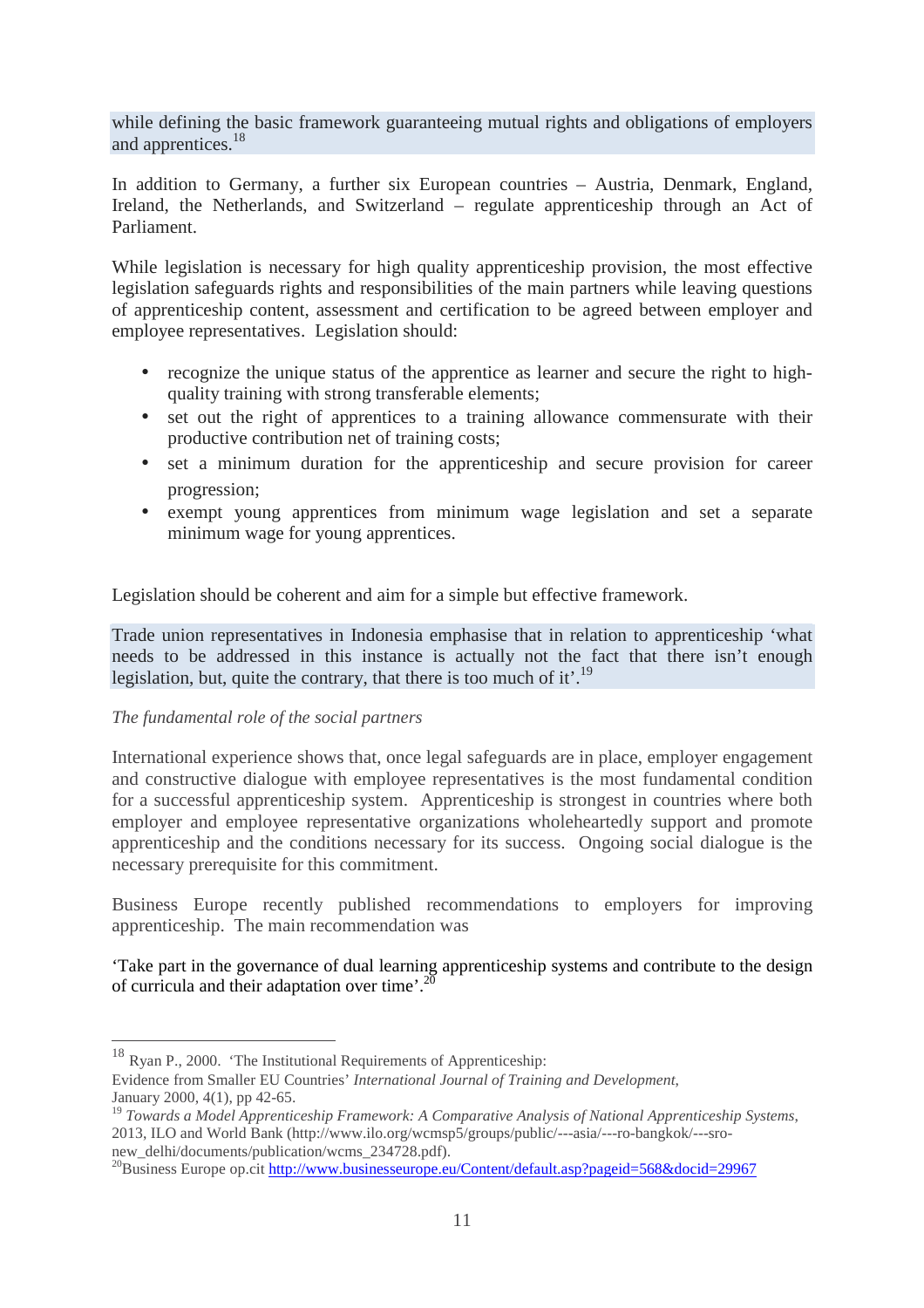Employers are the key to apprenticeship opportunities and the most important players in the apprenticeship arena. Based on their assessment of present and future skill needs they recruit a young person and both then freely enter into a contract which sets out respective rights and responsibilities. Both young people and employers will be encouraged to engage with apprenticeship if the right incentives and safeguards are in place.

Employee organizations/trade unions play an important role in helping to ensure that apprentices' rights in law are safeguarded. In many countries they contribute to the management of successful apprenticeship systems. Their principal interest is the protection of the interests of all employees, including apprentices.

 An apprenticeship contract enforceable in law is a fundamental condition of the protection of apprentices' interests. In most apprentice countries this contract provides apprentices with a special 'trainee' or 'learner' status which emphasises their dual role in the workplace both as learner and worker. Apprentices also enjoy the full protection of health and safety at work legislation as appropriate for their age. A trial period of several weeks is often incorporated to allow either the apprentice or the employer to end the contract without penalty if either party so wishes. After this trial period, as long as the apprentice fulfils the requirements of the apprenticeship contract and while the business remains solvent, the contract cannot be terminated prematurely by the employer. Following the completion of the apprenticeship, both apprentice and employer are normally free to decide whether to agree to enter into an employment relationship.

Trade unions play a significant role in the [US] apprenticeship system. Not only do some unions work with employers to organize programs, but union representatives play a significant role in the governance of State [and Federal] apprenticeship agencies.<sup>21</sup>

Existing employees and apprentices suffer when apprentices are used as full substitutes for those already employed since this can lead to downward pressure on employees' wages. Apprentices are equally disadvantaged by such practices since they fail to acquire a broad range of skills and may be dismissed altogether at the end of the apprenticeship.

In most established apprenticeship systems the danger of exploitation of apprentice labour has been lessened by regulation and legislation - often promoted and sponsored by employee organizations. Individual employers may, nevertheless, fail to observe such regulation. In these cases union/employee representatives on the spot can help to identify and rectify these failures and insist that the apprentice's rights be respected.

Employee organizations/trade unions can play an important part in representing the apprentice's interest in acquiring transferable and general skills in addition to occupational and firm-specific skills in the course of the apprenticeship. Historically, German trade unions have pressed for longer apprenticeship periods and the phasing out of the shorter two-year apprenticeship. They have also defended the general education and transferable elements of the apprenticeship programmes against employer pressure to increase occupational and company-specific skills.

<sup>21</sup>*Towards a Model Apprenticeship Framework: A Comparative Analysis of National Apprenticeship Systems*, 2013, ILO and World Bank (http://www.ilo.org/wcmsp5/groups/public/---asia/---ro-bangkok/---sronew\_delhi/documents/publication/wcms\_234728.pdf).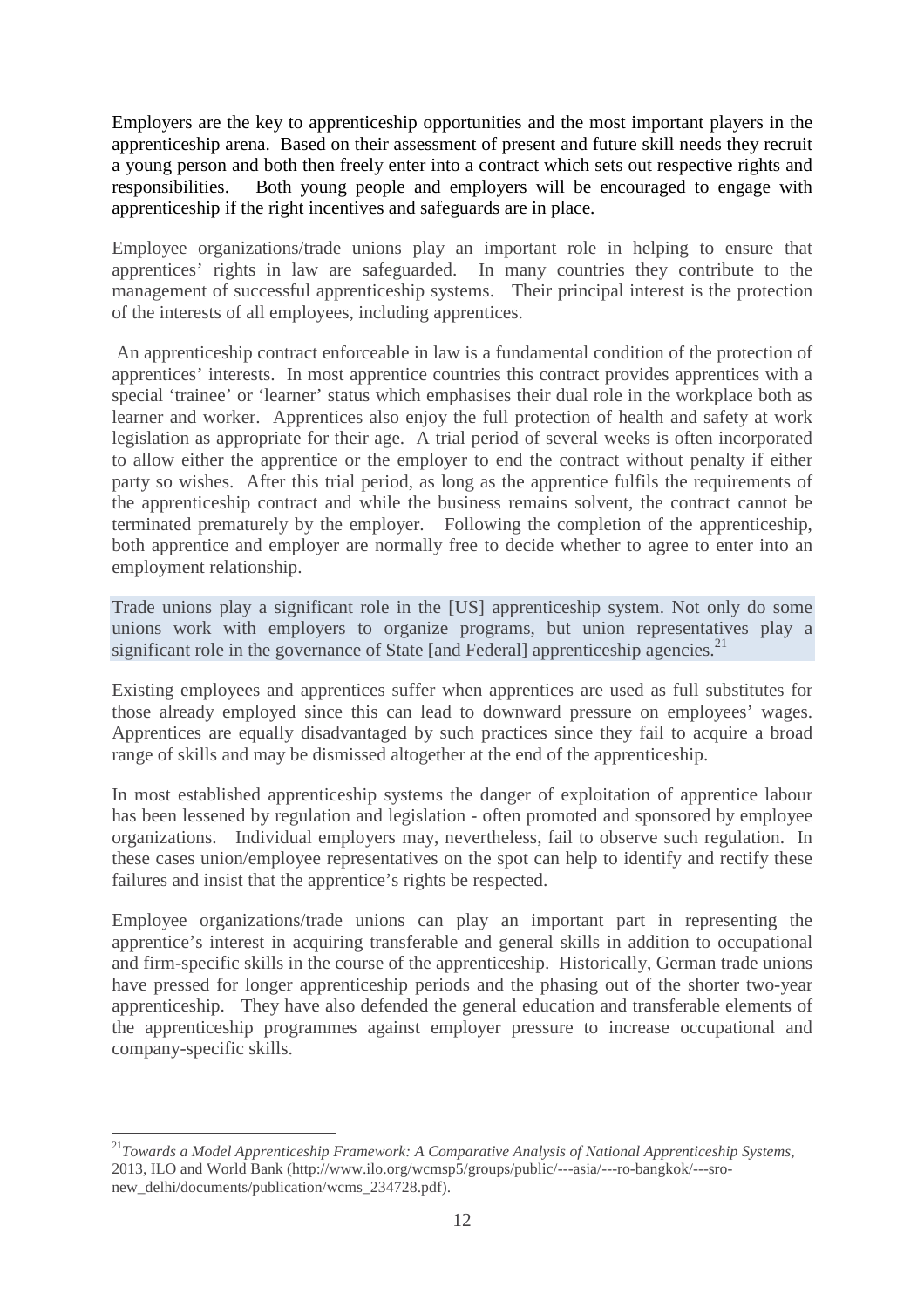In Spain the social partners are involved in the National General Council of Vocational Training and the Advisory Committee for Vocational Training and in Italy the social partners were recently (end of 2011) involved in the reform of apprenticeships. The trade unions from these countries also report that the crisis has altered the conditions under which apprenticeships are implemented: in Spain, difficult labour market prospects have pushed young people to stay longer in education. In Portugal, recent reform of apprenticeships included apprentices in the social security system but reduced financial assistance. In Italy, companies use apprenticeship contracts less frequently; when they are used, it is often because of their lower cost. $^{22}$ 

It is in the apprentice's interest to gain a final certification of the apprenticeship which is nationally recognized in the occupation trained for. Employers might consider this a low priority since a nationally recognized qualification increases the likelihood that the investment in the apprentice might be lost if the qualified apprentice leaves for another company. Employee organizations/trade unions can press for nationally recognized certification to be awarded on successful completion of apprenticeship.

Together with employer representatives employee representatives can play an important role in designing apprenticeship content which serves the interests of both parties – employers and apprentices and which includes general, transferable skills and education.

In Denmark, union and employer representatives sit on the boards of vocational schools that provide off-the-job training for apprentices and appoint the school Director.<sup>23</sup> In the Netherlands a central Council of the social partners works with representatives of VET colleges to develop qualifications that are required outcomes for apprentices and for full-time VET learners.<sup>24</sup>

Genuine employer engagement is not secured simply through employer representation on official bodies set up by government. Many countries with relatively under-developed apprenticeship systems – for example, England, France and Italy require employer representation on bodies that regulate apprenticeship. However, successful employer engagement, as found in, for example, Switzerland, needs commitment of time and resources at all levels of apprenticeship management.

In a recent OECD survey of employer engagement with apprenticeship it was found that Swiss employers had a direct influence on every aspect of apprenticeship – curriculum content, recruitment, qualifications and assessment.<sup>25</sup>

One of the strengths of apprenticeship in Turkey is that social partners are actively involved in decision-making. The Turkish Confederation of Tradesmen and Craftsmen (TESK) supports apprenticeship through funding, organizing training and awarding certificates.<sup>26</sup>

<sup>22</sup> ETUC, 2012. *Quality Education for Quality Jobs.* 

*http://www.etuc.org/IMG/pdf/Brochure\_ETUC\_Youth\_EN\_4.pdf*

<sup>&</sup>lt;sup>23</sup> Bosch G. and J. Charest, 2008. 'Vocational training and the labour market in liberal and coordinated economies' Industrial Relations Journal 39:5 428-447.

<sup>24</sup> Westerhuis A. 'The Meaning of Competence' in Brockmann et al, 2011. *Knowledge, Skills and Competence in the European Labour Market* Routledge, London.

<sup>25</sup> OECD, 2009. *Learning for Jobs: OECD Reviews of Vocational Education and Training: Switzerland.*  http://www.oecd.org/education/highereducationandadultlearning/42578681.pdf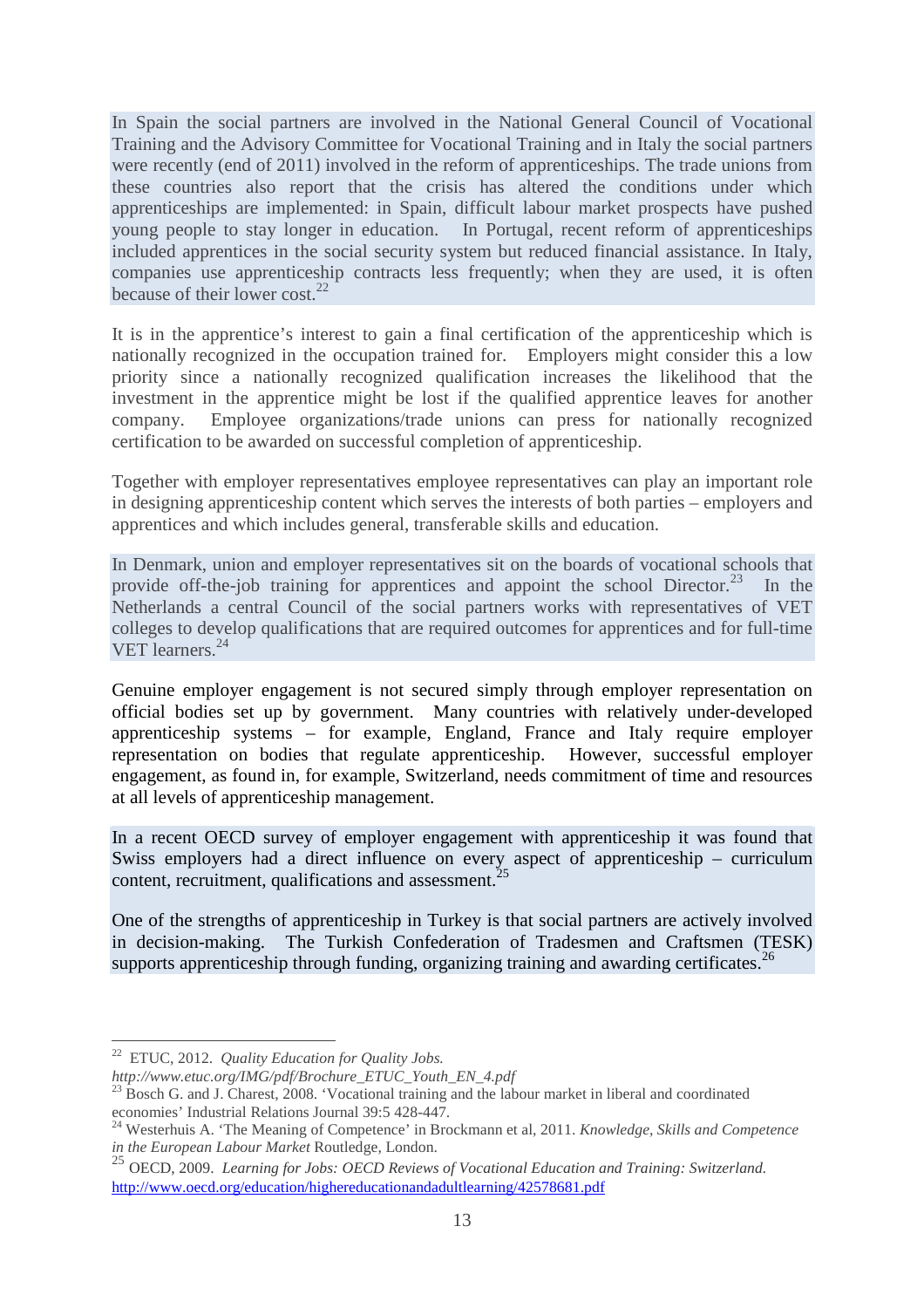Through their contribution to the planning of apprentice programmes, firms can ensure that the programme develops the generic skills required for the work processes of their own organizations. In that way firms are locked into training to a high standard since, once apprentices become full-time employees, the profitability of the firm will depend on the quality of their skills.

The essential transmission mechanism from grass roots to national negotiations on apprentice programmes is well-supported and genuinely representing sector and regional employer organizations. Only if employers are prepared to devote time and resources to developing training programmes at every level – from that of the individual firm to national level – can programmes be developed which promote skills that can enhance firms' productivity. Firms also need the space to exercise flexibility with regard to training programmes, adding additional elements, and adapting programmes to fit with their work organization.

### *The role of government*

 $\overline{a}$ 

Governments should not seek to micro-manage apprenticeship. The example of England shows that this can lead to the exclusion of employers from important decisions and an overload of form-filling and bureaucratic controls in order to comply with government regulations.<sup>27</sup>

The English apprenticeship model marginalised the employer contribution to apprenticeships and stripped employers of their traditional role as transmitter of skills and knowledge. The funding model incentivised providers and employers to minimise the apprenticeship duration – in 2006 for apprentices at all levels the average stay was just over one year. Costs to employers of taking on young (16-18) inexperienced apprentices were correspondingly high since the first year of an apprenticeship is inevitably a time of low productivity and high training costs. $28$ 

Commenting on the role of central government in apprenticeship, Culpepper and Thelen emphasise that government's role should be that of a facilitator and regulator, ensuring that social partners act in the interests of the general good

'while organized employers are the crucial actors with respect to the survival of strong plant based training, the state plays a critical role in facilitating coordination among them'.<sup>29</sup>

The [German] Federal government makes the overwhelming majority of decisions on vocational training only after union and employers' representatives of the BIBB [Federal Institute of Vocational Training] have given their consent. The participation of the social partners at the Federal level is based on the consensus principle. This shapes the activities of

<sup>26</sup> *Towards a Model Apprenticeship Framework: A Comparative Analysis of National Apprenticeship Systems*, 2013, ILO and World Bank (http://www.ilo.org/wcmsp5/groups/public/---asia/---ro-bangkok/---sronew\_delhi/documents/publication/wcms\_234728.pdf).

<sup>27</sup> Learning and Skills Improvement Service, 2011. *Simplifying End-to-end Apprenticeship Processes for Employers.* http://www.lsis.org.uk/Services/Publications/Documents/LSIS2011-05- Simplifying ApprenticeshipProcesses.pdf

<sup>28</sup> Steedman H., 2011. 'Challenges and Change: Apprenticeships in German-speaking Europe' in Dolphin T. and T. Lanning (eds) *Rethinking Apprenticeships* Institute for Public Policy Research (IPPR) London.

<sup>&</sup>lt;sup>29</sup>Culpepper P. D. and K. Thelen, 2008. 'Institutions and the Collective Actors in the Provision of Training: Historical and Cross-National Comparisons' in Mayer K. U. and H. Solga (eds) *Skill Formation: Interdisciplinary and Cross-National Perspectives* CUP, Cambridge.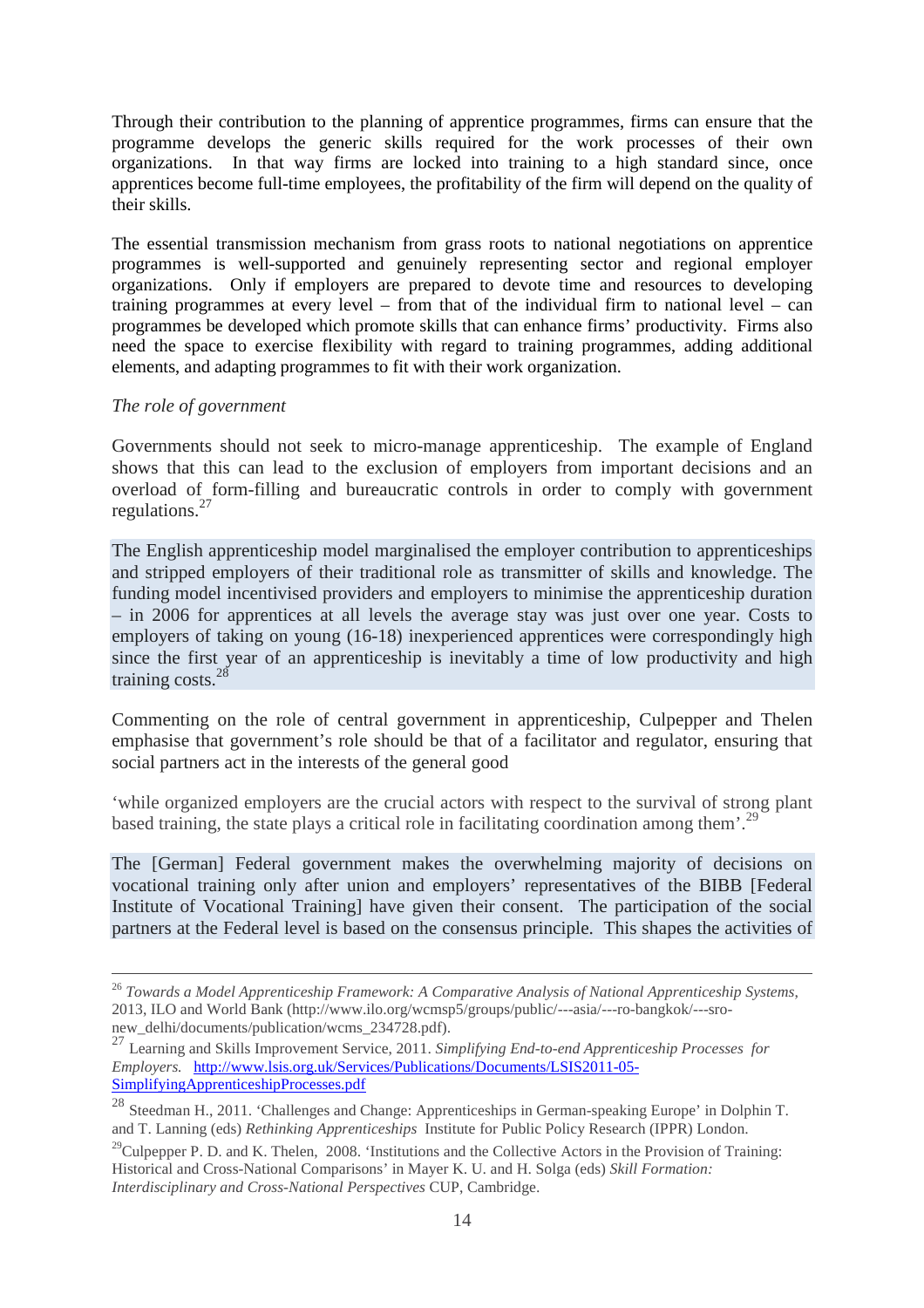the Federal Institute to such an extent that the role of the state is frequently reduced to a notary function.<sup>30</sup>

### *Institutional support for apprenticeship*

 $\overline{a}$ 

All partners in apprenticeship – firms, apprentices and the public authorities need assurance that the quality and standards required by the apprenticeship programme are respected and achieved.

In a number of apprentice countries institutional support is provided by an organization that provides labour market intelligence on changing skill needs, collects and monitors statistical information and provides support to employers' organizations updating or devising new training programmes. This support provides early warning of problems and challenges arising in apprenticeship provision and advises government on intervention where required.

The definition of apprenticeship requires that much of the training is provided in the workplace. The quality of workplace training depends on the quality of the trainers based in the apprenticeship firm. Workplace trainers themselves need training for this role and most apprentice countries provide national certification and training programmes that can be accessed part-time while in employment.

The formal inspection regime used in schools and colleges is not appropriate for apprenticeship, although more informal visits by administering authorities can help to iron out quality problems. This means that assessment of outcomes of apprenticeship becomes a vital method of ascertaining the quality of the training provided during apprenticeship. This is not the case in all apprenticeship countries.

National assessment and certification of apprenticeship outcomes in Indonesia and India is not compulsory 'this means that there is no way to determine whether apprentices are achieving qualification level competencies through their apprenticeship'.

If widely recognized across the national territory, apprenticeship certification promotes mobility and skills matching.

Effectively, there is not so much a national apprenticeship system in Canada as 13 provincial and territorial apprenticeship systems…The Interprovincial Standards Red Seal Progam provides the national overlay of these systems, developing occupational standards to be used in common by all provinces and territories.<sup>31</sup>

Assessment needs to be objective, reliable, and externally set and administered. However, it should not be so onerous as to distort the training within the firm. The assessment arrangements in Denmark, illustrate the way in which flexibility to adapt to the needs of different occupations/trades can be combined with reliability and validity leading to labour market recognition of skill level. These arrangements are similar to those found in other dual system countries –Germany, Austria and Switzerland.

<sup>&</sup>lt;sup>30</sup> Streeck W. et al, 1987. *The role of the social partners in vocational training and further training in the Federal Republic of Germany* CEDEFOP, Berlin.

<sup>31</sup> *Towards a Model Apprenticeship Framework: A Comparative Analysis of National Apprenticeship Systems*, 2013, ILO and World Bank (http://www.ilo.org/wcmsp5/groups/public/---asia/---ro-bangkok/---sronew\_delhi/documents/publication/wcms\_234728.pdf).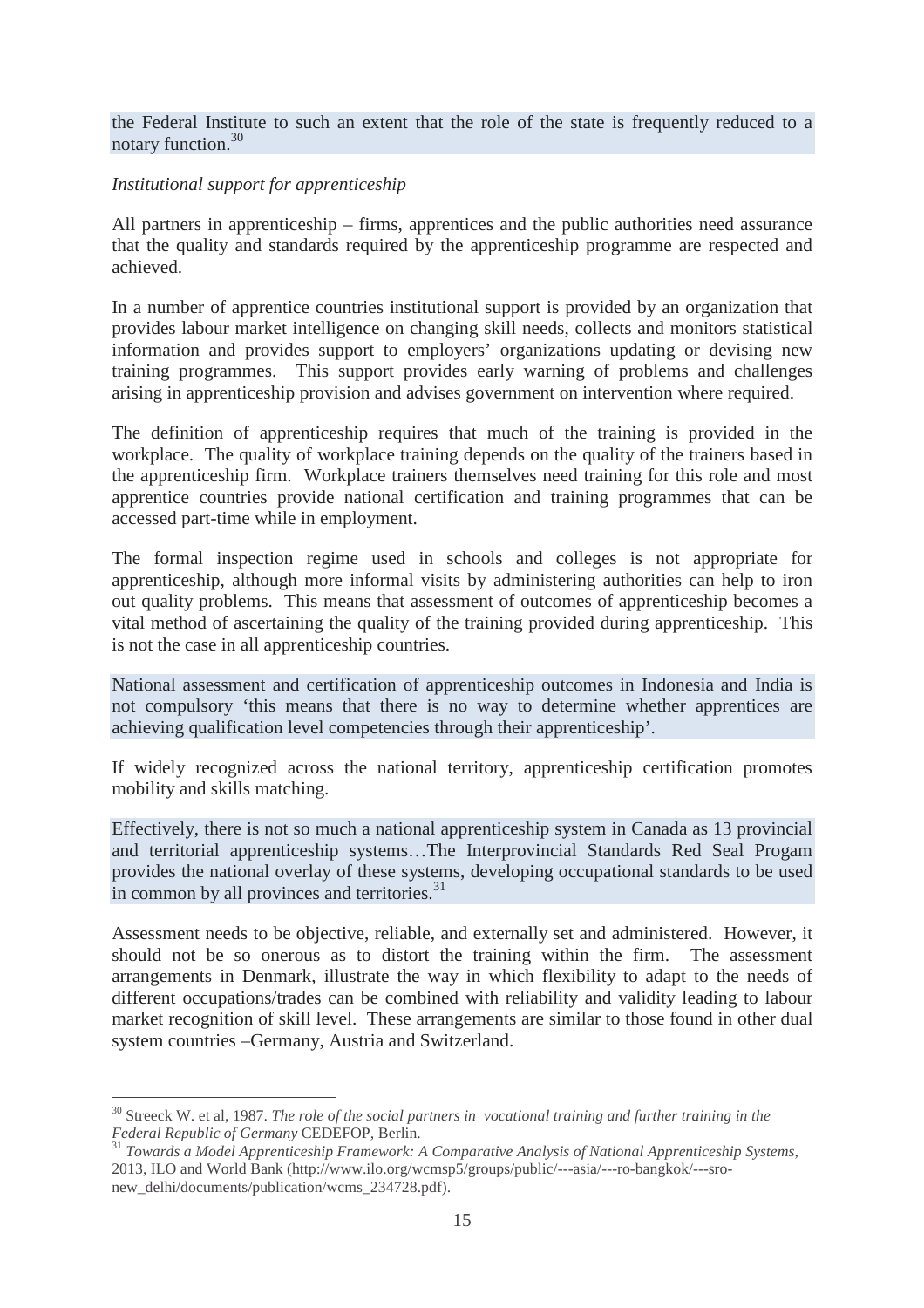The final examination [in the Danish apprenticeship system] varies from programme to programme. In some cases it consists entirely of a college-based examination; in others it comprises a combination of a college-based examination and a journeyman's test (*svendeprøve*); in others only the journeyman's test conducted by local trade committees. A combination is, however, most common assessing both project based practical assignments and a theoretical examination, either oral, written or both. The relevant local trade committee nominates external examiners. Generally, two external examiners assess individual students in cooperation with the teacher. The content of examinations is developed by the training college in consultation with trade committees. After passing the journeyman's certificate, the graduate acquires a qualification at skilled-worker level and is able to enter the labour market $32$ 

### *Promotion, administration and oversight of apprenticeship*

Apprenticeship works best where the functions of promotion, administration and oversight are carried out by a single body rather than by a number of different bodies. A model where responsibility for these functions is located at local level works has the advantage of closeness to participating firms – the most important players in apprenticeship provision.

In Germany, Chambers of Commerce at local level provide business intelligence and advice as well as being responsible for finding and advising new apprentice employers, liaising with current apprentice employers, administering apprentice contracts and examinations. In Denmark and the Netherlands these functions are carried out by publicly-funded Vocational Colleges. In France, Vocational Colleges (Centres de Formation d'Apprentis) are publiclyfunded but provided and run by sector-based employer organizations. These colleges are the first point of call for apprentices and employers but assessment is managed at regional and national level.

Excessive rigidity and burdensome administrative requirements can deter firms from offering apprenticeships.

[In Indonesia]It is for the smaller, and often informal companies, that the apprenticeship system, by managing to be both confusing and over-rigid, is failing to deliver its potential. A better system should recognize that a lot of skills acquisition is taking place at much lower level of production and find ways to recognize and upgrade the skills acquired by often low educated youth in small production units, so that these people may then have a chance to improve on their employment prospects.<sup>33</sup>

[In Canada] Many of the provincial governments reformed their apprenticeship systems from around the mid-90s to 2005, including revision of their statutory framework. Reform was focussed on making apprenticeship policies industry-driven, and shifted responsibility away from legislative regulation towards control by sectoral committees composed of employer and labour associations. Sharpe and Gibson (2005) claim that the increased flexibility and

 $\overline{a}$ <sup>32</sup> CEDEFOP, 2012. *Vocational Education and Training in Denmark* Luxembourg.

<sup>33</sup> *Towards a Model Apprenticeship Framework: A Comparative Analysis of National Apprenticeship Systems*, 2013, ILO and World Bank (http://www.ilo.org/wcmsp5/groups/public/---asia/---ro-bangkok/---sronew\_delhi/documents/publication/wcms\_234728.pdf).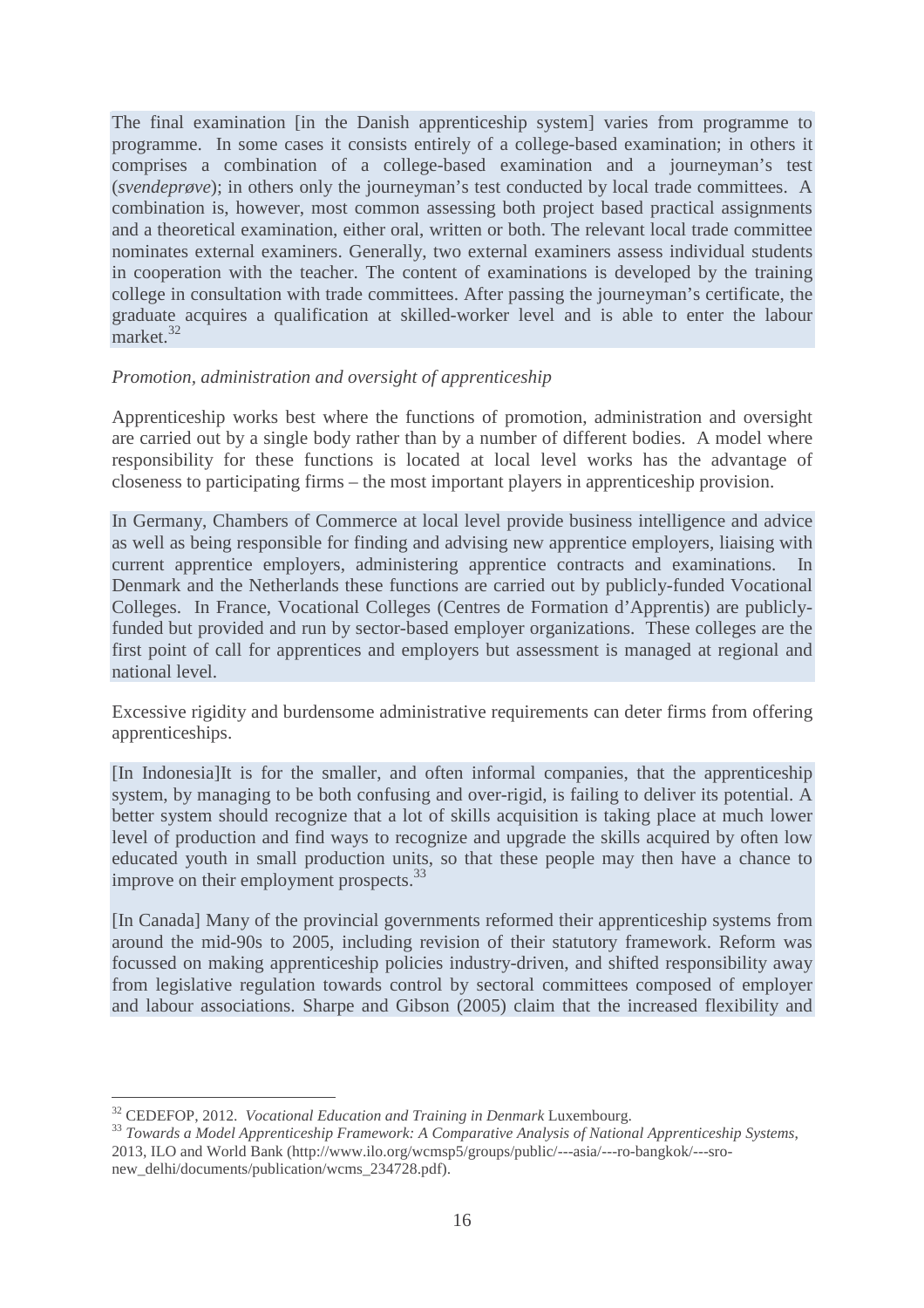improved content in apprenticeship programs arising from these changes has led to greater employer participation.<sup>3</sup>

### *The role of Vocational Colleges*

Practically all apprenticeship programmes require the apprentice to spend part of his/her time learning away from the workplace. This is normally provided in publicly-funded Vocational Colleges although it is increasingly possible for the technical and knowledge elements of apprenticeship training to be provided in the workplace using electronic media. In Australia in addition to publicly-funded Vocational Colleges, private training providers provide off-the-job training for apprentices and are paid from public funds.

The use of publicly-funded Vocational Colleges for off-the-job training provides economies of scale, bringing together apprentices from a large number of work places and allowing different specialised learning programmes to be provided according to the needs of different occupations and sectors. However, large, publicly-funded colleges are sometimes unable to respond rapidly enough to technological change in the areas where they teach and the occupational experience of teachers themselves may be outdated. Private providers can respond more rapidly to changes and employ staff more flexibly. However, it has proved difficult in England and Australia to ensure the quality of private provider provision.

Ensuring the relevance of college-based learning to work-based training is a difficult challenge. Even if they are training for the same occupation, the sequencing of apprentices' workplace training will differ depending on the way in which the individual firm is organized. It is, therefore, rarely possible for off-the-job learning in a collective setting to correspond to workplace learning. Workplace trainers can play an important role by liaising with colleges and helping to link theory and practice.

It is important that employers have the opportunity to provide input to the technical and knowledge components of apprenticeship programmes to ensure that these are relevant and up-to-date.

### *Finance*

For employers to participate, apprenticeship needs to offer a cost-effective way of developing skilled employees familiar with the firm/organization. The young person needs an assurance that acceptance of a (lower) apprentice wage will be compensated by the chance to acquire a recognized occupational qualification and status. The way in which apprenticeship is financed will determine whether or not apprenticeship provides the incentives needed to encourage employers and young people to participate.

The financing of apprenticeship is both complex and vitally important for its viability. In the first place, apprenticeship is costly. Those who benefit from training - employers, apprentices and the wider society - should contribute correspondingly, for reasons of both fairness and efficiency. The case on efficiency grounds is a matter of incentives: when investment in apprenticeship leads to a commensurate reward, an incentive to undertake training is present. If cost sharing reflects benefit-sharing then the outcome will be a sufficient supply of places and a corresponding demand from young people.

<sup>&</sup>lt;sup>34</sup> Miller L. (op.cit.)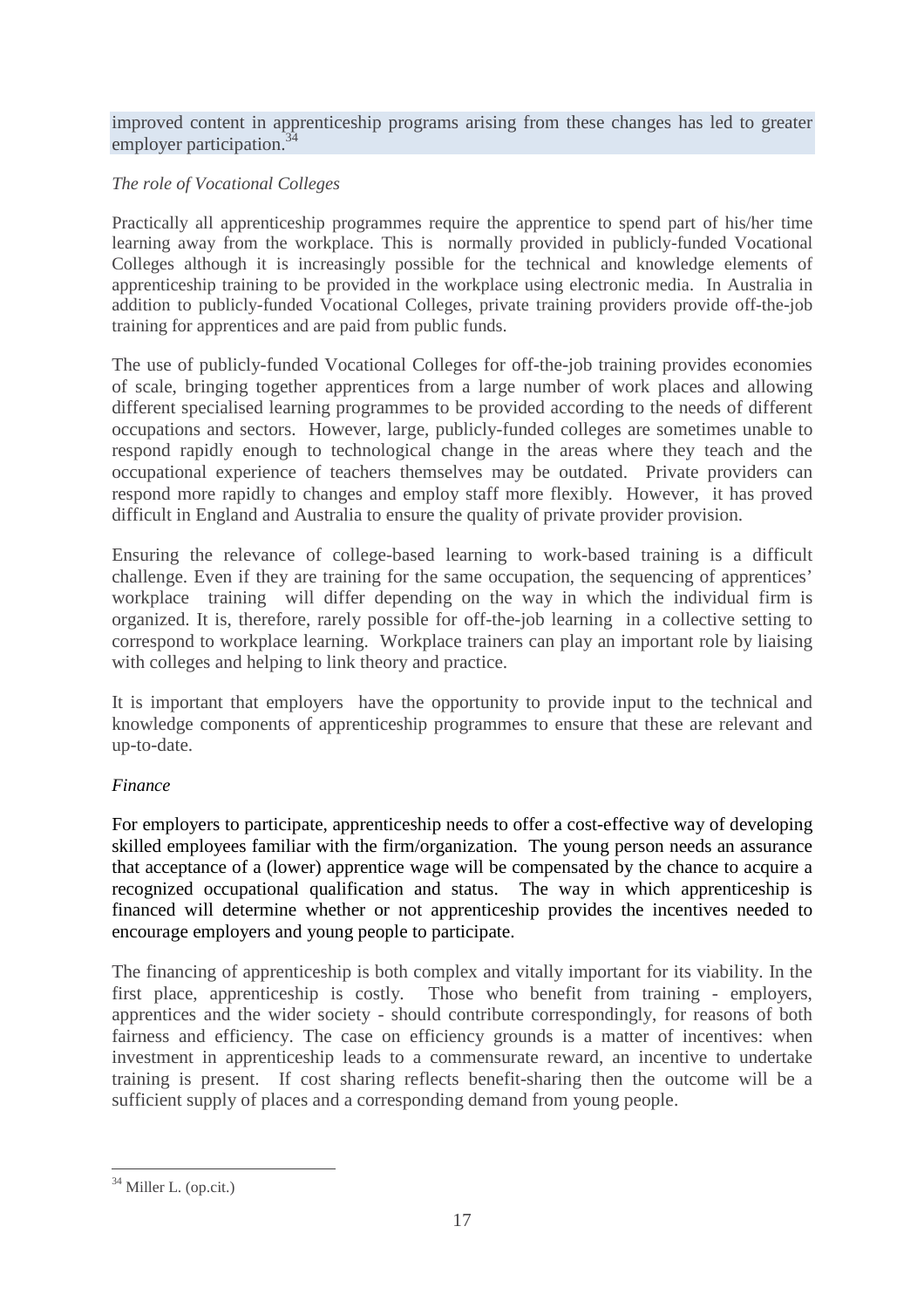A number of apprentice countries, including England, France and Turkey fix a minimum apprentice wage which is a fixed proportion of the adult employee minimum wage and which increases with age. In Germany the social partners aim to agree an apprentice wage (trainee allowance) which approximates to a third of the adult wage for the sector and increases with age. In Denmark the apprentice wage starts out at 40 per cent of the adult wage and increases to 50 per cent. However, Danish employers are compensated for wages paid when apprentices are in off-the-job training.

Just as the benefits of apprenticeship are shared by firms, apprentices and society, so the costs should also be shared. The apprentice can expect to gain, in terms of expected future earnings and career prospects. The sponsoring employer gains a larger subsequent supply of skilled labour, according to the willingness of the apprentice to stay after training. Other employers also gain, to the extent that ex-apprentices leave to join them. The taxpayer and the wider economy also gain, since a greater supply of skilled labour increases productivity through more rapid innovation leading to lower product prices, as well as through the development of a more educated and knowledgeable society.

These wider social and economic benefits justify a major public contribution to the costs of apprenticeship. This most frequently takes the form of college-based courses provided free of charge to employers for recognized apprenticeships.

In continental European apprenticeship systems, for example, in Austria, Denmark, France, Germany and the Netherlands, the costs of the part-time vocational education courses that are built into apprenticeship programmes are met from public fund. In Australia government funds both public and private providers of apprentice training. In the US, with some exceptions, sponsors [employers] receive no public funding for the work-based learning or classroom-based components of apprenticeship.

If the public benefits of apprenticeship are judged greater still, then government should contribute to the costs of the work-based training as well.

Problems arise when the anticipated benefits to either party become small and uncertain and when costs remain high and certain. A young person may not accept a place when more skilled work offers few advantages over less skilled work. Similarly, the employer may not offer a place when costs are disproportionately large relative to benefits. Getting cost-sharing right in apprenticeship is, therefore, fundamental to securing a good supply of apprentice places and sufficient demand from young people.

The experience of countries with well-established apprenticeship shows that the ideal costsharing equilibrium is highly sensitive to changes in the wider economy. Flexibility of response from the social partners and vigilance from national authorities is needed to restore the desired equilibrium. In recent years, and often in cyclical downturns, governments have made payments directly to employers to incentivise them to offer an apprenticeship for the first time or to take an additional apprentice over and above their skill needs.

In Austria, where employer offers of apprentice places have been insufficient, payments are made for each additional apprentice place over the previous year or for firms which return to apprentice training after a break. In Germany, the government has promoted changes in training regulations which have helped firms to reduce training costs. These allow greater flexibility in the translation of training programmes into firms' training activities. This and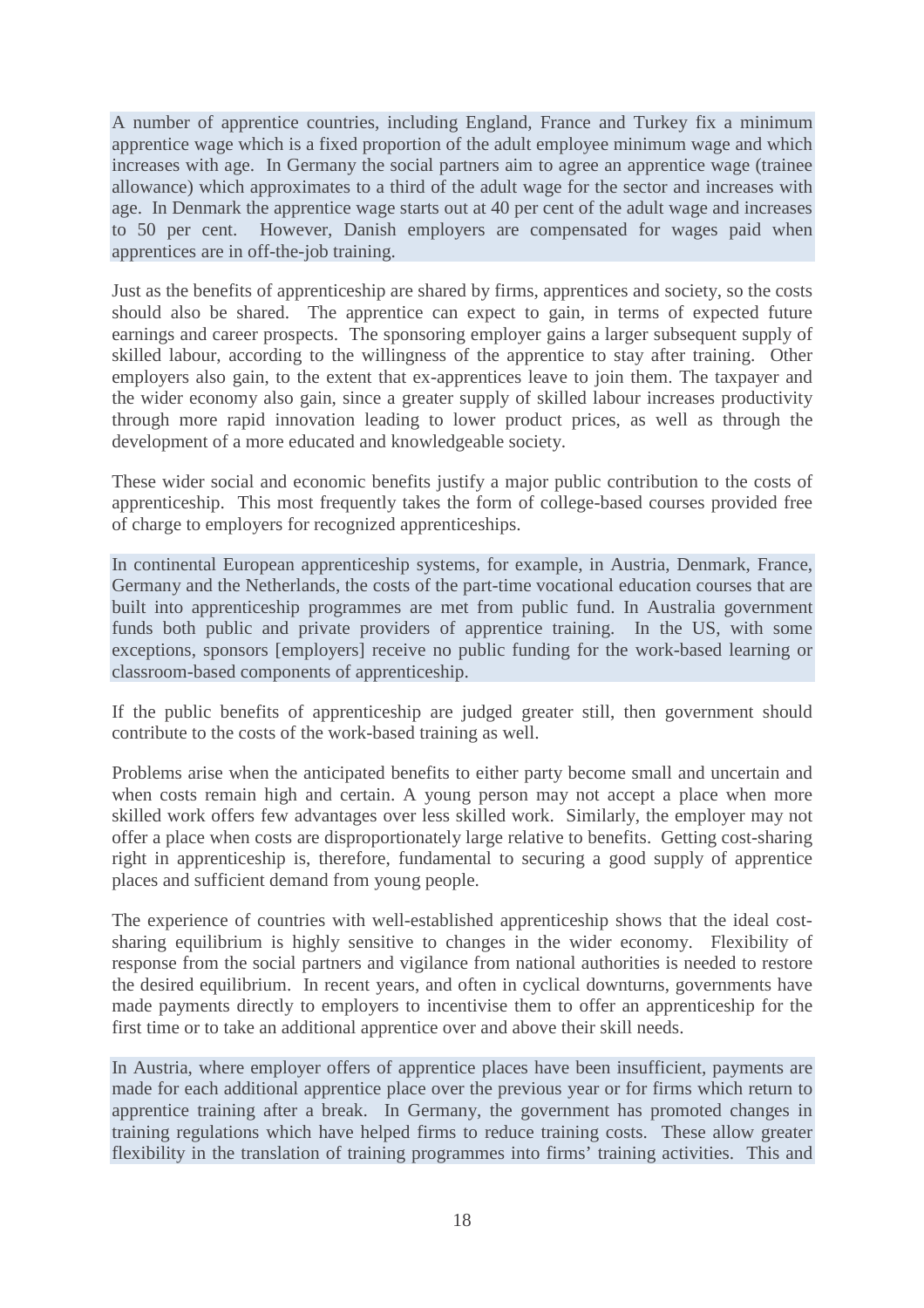other measures allowing greater flexibility have enabled firms to earn greater benefit from apprentices' productive work.

Apprentices contribute to the cost of their training by accepting lower pay relative to skilled workers in their sector and relative to what they could have earned in full-time employment without training. If apprentice pay is pushed close to that of the skilled employee, then employers may stop offering apprenticeship altogether.

In Great Britain the pay of apprentices roughly doubled, relative to that of other employees, during the period 1930-70, shifting training costs steadily towards employers. The Industrial Training Boards simultaneously raised training standards, and with them total training costs, from the mid-1960s onwards. Employers thus bore a rising share of a rising total cost; with the result that apprentice places dried up.  $35<sup>35</sup>$ 

A minimum level of apprentice pay is frequently set by government although firms are free to pay above that level if they so choose. In successful apprenticeship the apprenticeship duration allows the employer to recoup some of the training costs as the apprentice gains more skills and becomes more productive.

### **5. Recent challenges faced by apprenticeships**

Because apprenticeship is so deeply embedded in the real economy, the relationship between the supply of apprentice places and demand from young people is highly sensitive to economic and technological change and to global competitive pressures on firms.

Ideally, within a given legislative framework provided by government, apprentices and employers agree a mutually acceptable apprentice wage and apprenticeship duration, so that both bear the costs of training and both capture a share of the returns. Apprenticeship can thus be seen to depend on achieving an equilibrium resting on the three partners in the process – apprentices, employers and government.

But in the real world, and particularly in the last two decades, the pressures of globalization, and the growth of the knowledge economy have threatened the stability of the equilibrium between employers, the apprentice and the government that makes apprenticeship work.

In the last two decades in Germany, Austria and also Denmark, many young people with basic school-leaving qualifications who, in the past found apprentice places relatively easily, have failed to find places Employers now discriminate much more than in the past in favour of apprentices with good or very good school achievements. Many less-qualified young people have had to accept a period of remedial education after compulsory school and the age of entering apprenticeship has risen. School days have been lengthened and schooling restructured to address the problems of the less-qualified.

Short-term targeted government subsidies have been used to compensate companies for the additional cost of taking 'hard to place' apprentices. Government and employers have struck a new bargain whereby leading employers and employer organizations pledge to provide increased numbers of apprentice places but some training regulations are relaxed to lower employers' costs.

<sup>35</sup> Steedman H., H. Gospel and P. Ryan, 1998. *Apprenticeship: A Strategy for Growth* Centre for Economic Performance, London School of Economics and Political Science. http://cep.lse.ac.uk/pubs/download/special/apprenticeship.pdf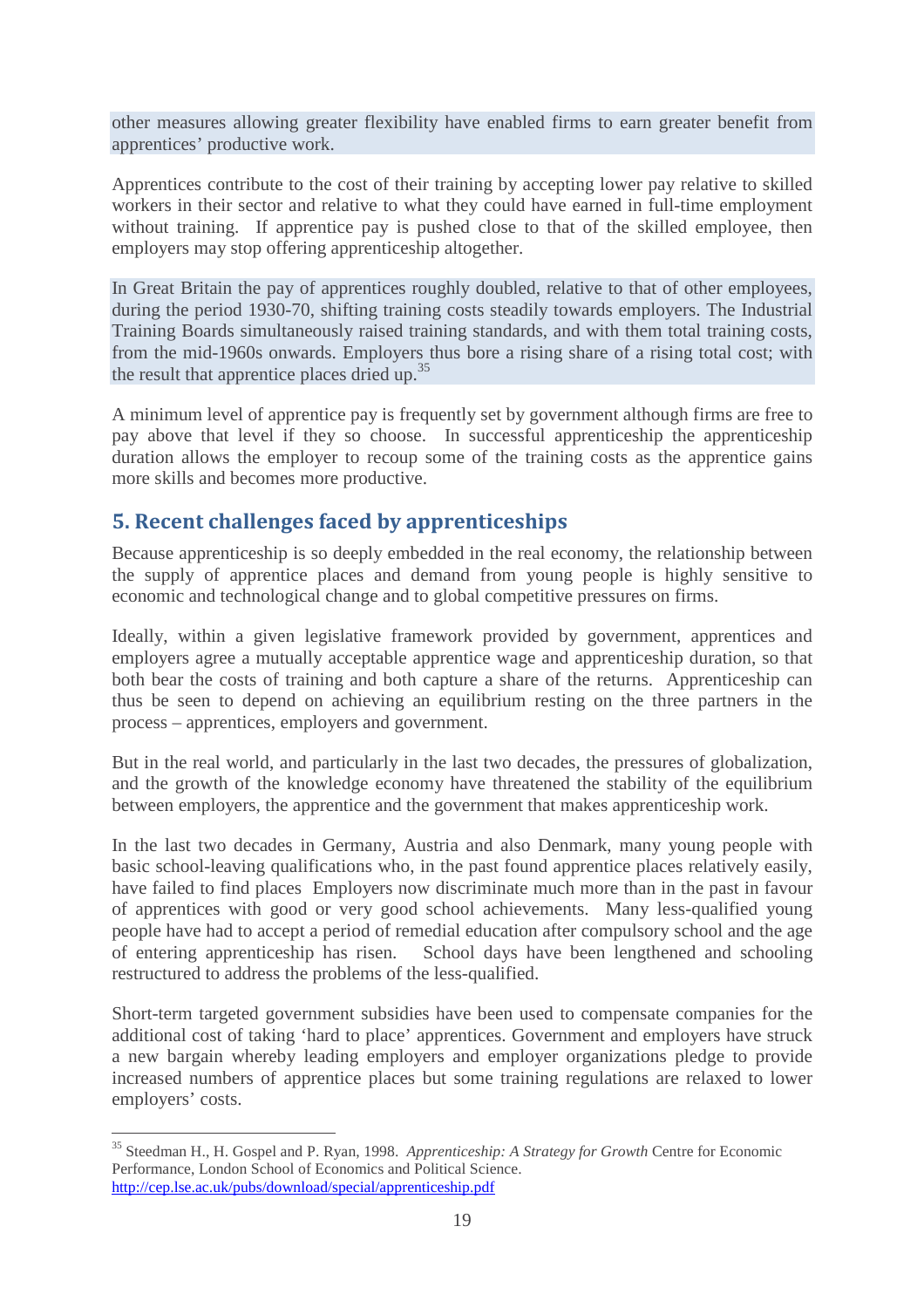The difficult adjustment of apprenticeship in regulated apprenticeship countries has been costly for all the partners. Employers have had to fend off the threat of government intervention in their management of apprenticeship by increasing their cooperation with the public authorities. Young people have been forced to upgrade their qualifications or face a long wait for a place. Government has invested in schooling, pre-apprenticeship and shortterm subsidy to employers to take on more apprentices. Nevertheless a new equilibrium appears to have been achieved without fundamentally compromising the leading role of the social partners in the apprenticeship system.

### **6. Conclusions and lessons learnt**

### *Paths to the gradual upgrading of informal apprenticeships*

In many G20 countries, informal and/or regulated apprenticeship functions in at least one sector of the economy and often in more than one. Apprenticeship in these countries may have only some of the characteristics of a mature apprenticeship system (see Table 1 above). Nevertheless, if informal apprenticeship has brand recognition among employers, parents and young people, it can prove to be a useful platform from which to expand provision.

Compared to investing in expanding formal technical education and training, upgrading informal apprenticeship to incorporate reliable assessment and recognized certification is a cost-effective way to invest in a country's skills base and enhance the employability of youth.

Well-designed approaches aim to overcome weaknesses in the system step-by-step. Upgrading an informally organized system requires time, pilot testing, close monitoring, and evaluation that allows for lessons learned to be fed back into policy and reflected in the adjustment of approaches. Judicious timing of the various stages of intervention, and selection of the best combination of elements, are of critical importance.

### *Expanding regulated apprenticeships*

The example of Ireland shows that a high quality well-regulated apprenticeship offer can be quickly put in place when the social partners in an important sector of the economy recognize the need. This was the case of the construction sector in Ireland where apprenticeship expanded rapidly after the introduction of a standards-based apprenticeship system in 1991.

Australia has recently greatly expanded apprenticeship numbers. This has been in part the result of increased flexibility in the definition of apprenticeship. Alongside 'traditional'apprenticeship in the artisan trades and crafts, what were previously known as traineeships have been renamed 'apprenticeships'. On average these traineeships offer more flexibility than traditional apprenticeships, have a shorter duration and standards aimed for can be at a lower level.<sup>36</sup>

Unfortunately, the bursting of the housing bubble in Ireland led to a sharp fall in construction apprenticeship and the system had failed to diversify into sectors less affected by cyclical factors, for example, health and education. This specialisation also disadvantaged young

<sup>36</sup> OECD, 2008. *Learning for Jobs Country Note: Australia.*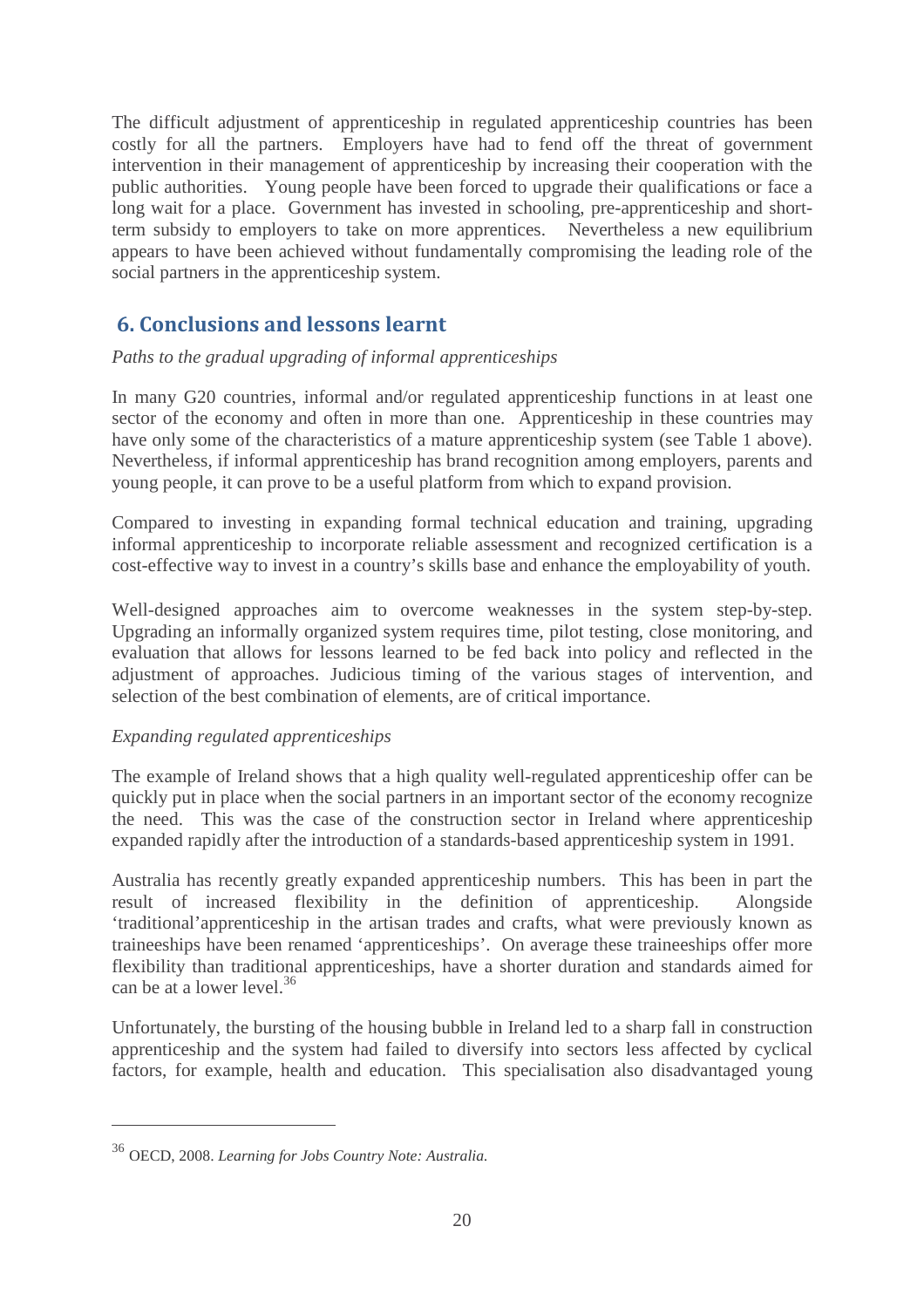women. Nevertheless, those apprentices in Ireland who had received a high quality training were well-placed to take skilled work in other EU countries.

Young women's choice of apprenticeship occupations have remained focussed primarily on business and service sector occupations despite campaigns to attract them to predominantly male occupations. A diversified apprenticeship offer should respect women's choices and provide high quality training for service sector occupations such as health and child care – frequently preferred by young women.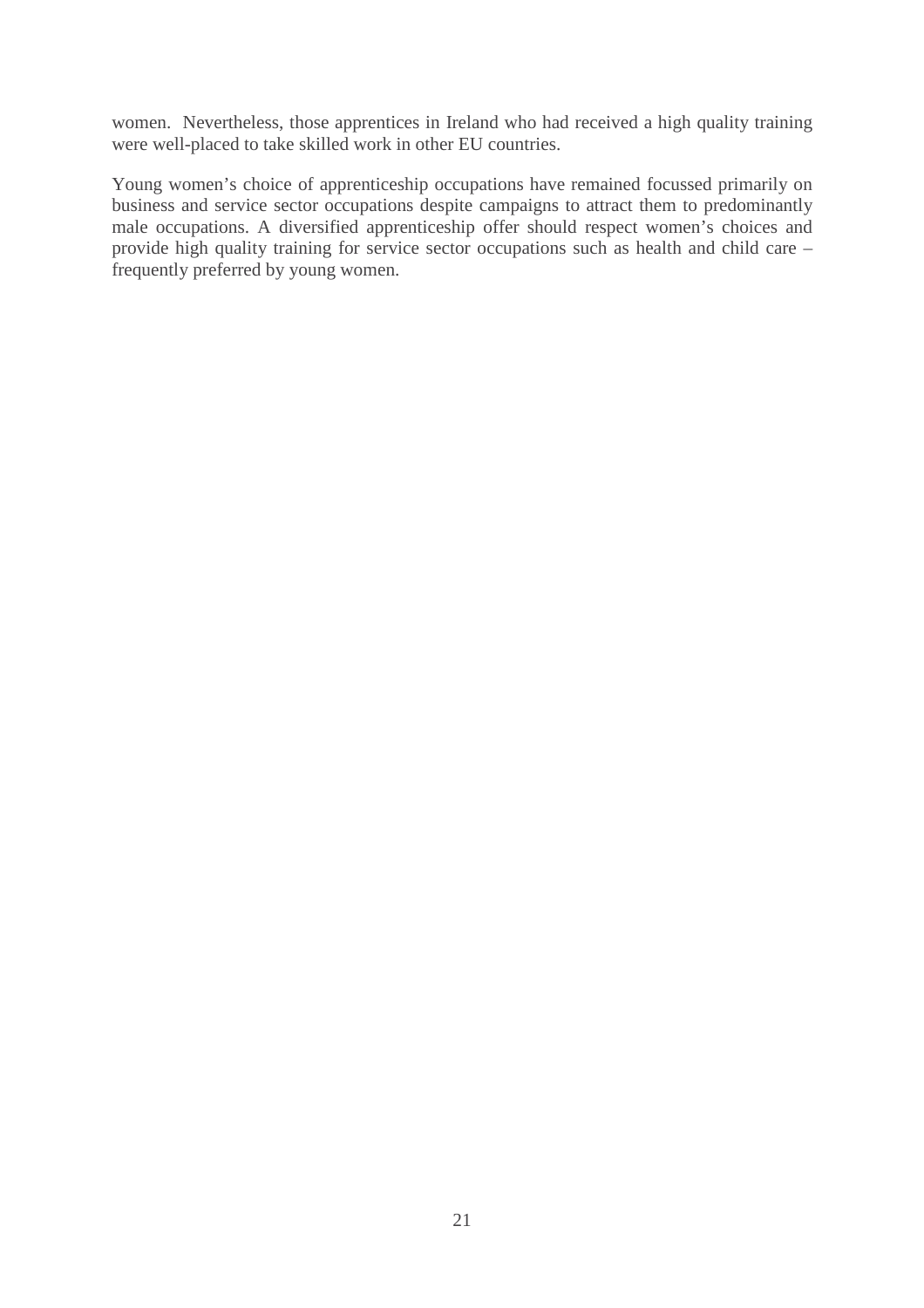### *An appropriate regulatory frameworks for apprenticeship*

Regulation of the apprenticeship contract by national law can be an important step in strengthening apprenticeship. However, consultation with the social partners and TVET education authorities should precede legislation. Legislation needs to heed the law of Occam's razor and aim for as little complexity as is compatible with the legislative aim.

The most basic function of a legal framework for apprenticeship is to define the parameters within which firms may legitimately operate apprenticeship contracts. It needs to clearly specify the status, rights and obligations of apprentices and employers. The legal framework removes uncertainty both for the employer and for the apprentice as to whether the contract they have entered into will be respected and upheld in law. Removing uncertainty lowers the transaction costs of apprenticeship both for employers and for apprentices.

### *Employers' associations and trade unions play key roles*

The experience of many countries currently developing apprenticeship demonstrates that strong, regional and/or sector-based employer associations need to be developed alongside apprenticeship provision. Collective action by employers to define the occupational skills content of apprenticeship and to influence the knowledge elements creates value both for employer and apprentice. The employer acquires relevant skills and the apprentice acquires a qualification with a real labour market value.

If the apprentice is assured - through officially recognized certification - of an outcome that will bring increased earnings, employment and career possibilities he/she is more likely to accept a lower wage for the duration of the apprenticeship. This in turn helps employers to achieve a sustainable balance between apprenticeship costs and benefits. The status of apprenticeship will rise and attract well-qualified applicants.

Trade unions play a vital role in achieving this balance by negotiating apprentice pay levels below those of fully-skilled workers while at the same time insisting on high quality training with substantial elements of transferable skills and knowledge.

### *National recognition of apprenticeship certification*

The examples of many countries demonstrate that national recognition of apprenticeship certification greatly enhances the value of the qualification. However, over-rigid national skill specification can inhibit the development of apprenticeship in its early stages. Recognition within a region or sector of economic activity can provide the flexibility needed for apprenticeship to flourish and grow.

### *The facilitator role of government*

Government, either at national or regional level has an important role to play in the development of apprenticeship. Essentially, government needs to play the role of facilitator, bringing together the social partners and the education constituency, and promoting an efficient flow of information to all the parties involved. Government acts in the public interest by encouraging employers and apprentices to invest in skills. Government must then, evaluate and adjust the incentives to both parties to participate in apprenticeship when economic and/or social change affects the cost/benefit equilibrium that promotes the optimal level of skill production through apprenticeship. Subsidies from public funds to employers